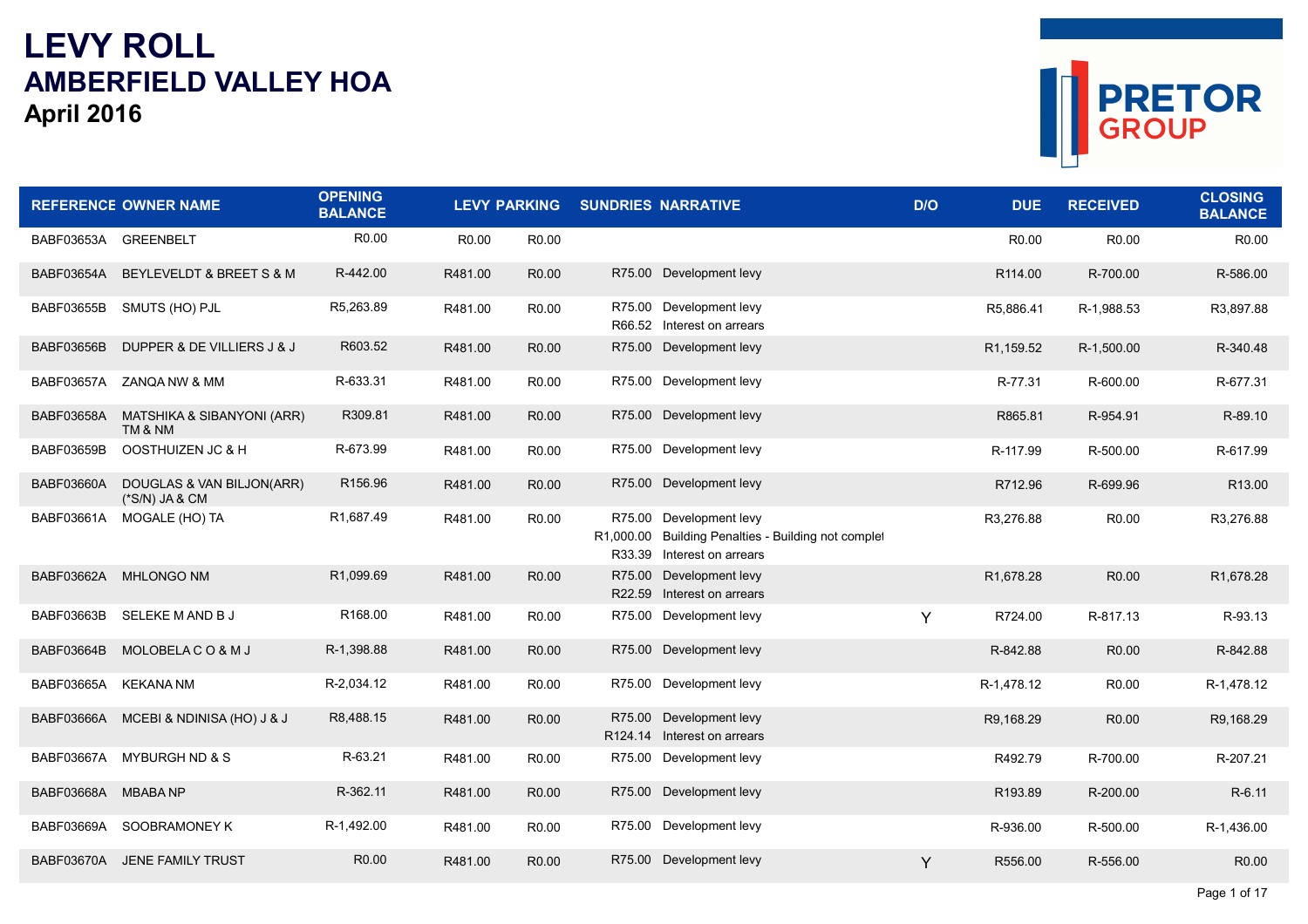|                      | <b>REFERENCE OWNER NAME</b>          | <b>OPENING</b><br><b>BALANCE</b> |                   | <b>LEVY PARKING</b> | <b>SUNDRIES NARRATIVE</b>                                                                               | D/O | <b>DUE</b>         | <b>RECEIVED</b>   | <b>CLOSING</b><br><b>BALANCE</b> |
|----------------------|--------------------------------------|----------------------------------|-------------------|---------------------|---------------------------------------------------------------------------------------------------------|-----|--------------------|-------------------|----------------------------------|
| BABF03671A BOSMAN CP |                                      | R-582.24                         | R481.00           | R <sub>0.00</sub>   | R75.00 Development levy                                                                                 |     | R-26.24            | R-600.00          | R-626.24                         |
|                      | BABF03672A MUTHWA (HO) BN & ST       | R8,360.53                        | R481.00           | R <sub>0.00</sub>   | R75.00 Development levy<br>R122.27 Interest on arrears                                                  |     | R9,038.80          | R0.00             | R9,038.80                        |
| BABF03673B           | <b>MOODLEY L &amp; M</b>             | R <sub>0.00</sub>                | R481.00           | R <sub>0.00</sub>   | R75.00 Development levy                                                                                 | Y   | R556.00            | R-556.00          | R <sub>0.00</sub>                |
| BABF03674A           | MUDAU & MAVHUNGU N & V               | R-540.20                         | R481.00           | R <sub>0.00</sub>   | R75.00 Development levy                                                                                 |     | R <sub>15.80</sub> | R-571.80          | R-556.00                         |
| BABF03675A           | CHEMIKA FAMILY TRUST II              | R <sub>0.00</sub>                | R481.00           | R <sub>0.00</sub>   | R75.00 Development levy                                                                                 | Y   | R556.00            | R-556.00          | R <sub>0.00</sub>                |
| BABF03676A NAUDE G   |                                      | R-553.47                         | R481.00           | R <sub>0.00</sub>   | R75.00 Development levy                                                                                 |     | R <sub>2.53</sub>  | R0.00             | R <sub>2.53</sub>                |
| BABF03677B           | MOKGOADI BD                          | R <sub>0.00</sub>                | R481.00           | R <sub>0.00</sub>   | R75.00 Development levy                                                                                 | Y   | R556.00            | R-556.00          | R0.00                            |
| <b>BABF03678A</b>    | <b>EIB FAMILY TRUST</b>              | R <sub>0.00</sub>                | R481.00           | R <sub>0.00</sub>   | R75.00 Development levy                                                                                 | Y   | R556.00            | R-556.00          | R <sub>0.00</sub>                |
| BABF03679A           | <b>IKANENG MI &amp; I</b>            | R1,192.79                        | R481.00           | R <sub>0.00</sub>   | R75.00 Development levy<br>R19.26 Interest on arrears                                                   |     | R1,768.05          | R-683.06          | R1,084.99                        |
| <b>BABF03680B</b>    | <b>MOREMI MP</b>                     | R-952.00                         | R481.00           | R <sub>0.00</sub>   | R75.00 Development levy                                                                                 |     | R-396.00           | R-720.00          | R-1,116.00                       |
| BABF03681B           | MOLOI (*4/16) STM                    | R-556.00                         | R481.00           | R <sub>0.00</sub>   | R75.00 Development levy<br>R556.00 Trf credit balance to purchaser<br>R-556.00 Rev Levy April 2016      |     | R <sub>0.00</sub>  | R0.00             | R <sub>0.00</sub>                |
|                      | BABF03681C LUSHOZI MF & S            | R0.00                            | R <sub>0.00</sub> | R <sub>0.00</sub>   | R481.00 Levy April 2016<br>R75.00 Developers Levy April 2016<br>R-556.00 Trf credit balance from Seller |     | R <sub>0.00</sub>  | R <sub>0.00</sub> | R <sub>0.00</sub>                |
| BABF03682A           | LABUSCHAGNE & BRYNARD<br>AC & M      | R-556.00                         | R481.00           | R <sub>0.00</sub>   | R75.00 Development levy                                                                                 |     | R0.00              | R-556.00          | R-556.00                         |
| <b>BABF03683B</b>    | <b>MATUMBAT&amp;T</b>                | R-57.24                          | R481.00           | R <sub>0.00</sub>   | R75.00 Development levy                                                                                 |     | R498.76            | R-500.00          | R-1.24                           |
| BABF03684A           | RONETTE DEVELOPMENTS<br>CC           | R <sub>0.01</sub>                | R0.00             | R0.00               |                                                                                                         |     | R <sub>0.01</sub>  | R0.00             | R0.01                            |
| BABF03684C WENC      |                                      | R <sub>0.00</sub>                | R481.00           | R <sub>0.00</sub>   | R75.00 Development levy                                                                                 | Y   | R556.00            | R-556.00          | R <sub>0.00</sub>                |
| BABF03685A           | KGANAKGA (HO)(ARR) MR                | $R-2.22$                         | R481.00           | R <sub>0.00</sub>   | R75.00 Development levy                                                                                 |     | R553.78            | R-560.00          | R-6.22                           |
|                      | BABF03686A CARSTENS N & H            | R <sub>0.00</sub>                | R481.00           | R <sub>0.00</sub>   | R75.00 Development levy                                                                                 |     | R556.00            | R-556.00          | R0.00                            |
| BABF03687A BHENGU VN |                                      | R0.00                            | R481.00           | R0.00               | R75.00 Development levy                                                                                 |     | R556.00            | R-1,678.43        | R-1,122.43                       |
| BABF03688B           | VAN DER BANK S & G                   | R-332.00                         | R481.00           | R0.00               | R75.00 Development levy                                                                                 |     | R224.00            | R-560.00          | R-336.00                         |
| BABF03689A           | <b>GOVENDER 7 DANILALA Y &amp; R</b> | R0.00                            | R481.00           | R <sub>0.00</sub>   | R75.00 Development levy                                                                                 |     | R556.00            | R-556.00          | R0.00                            |
| BABF03690A           | <b>TSIBANI R &amp; LPP</b>           | R-556.00                         | R481.00           | R <sub>0.00</sub>   | R75.00 Development levy                                                                                 |     | R0.00              | R0.00             | R <sub>0.00</sub>                |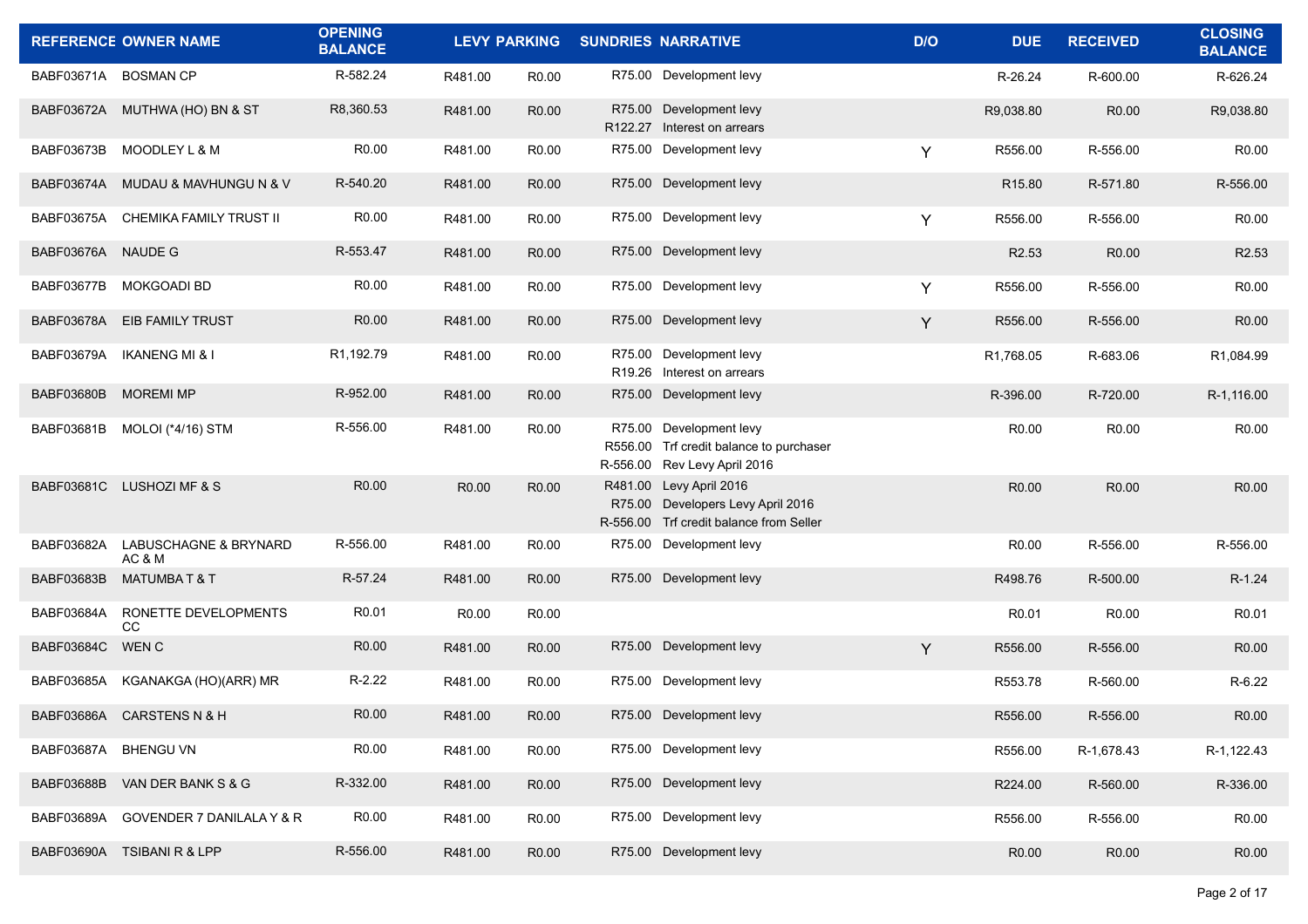|                      | <b>REFERENCE OWNER NAME</b>                  | <b>OPENING</b><br><b>BALANCE</b> |         |                   | LEVY PARKING SUNDRIES NARRATIVE                                                                              | D/O | <b>DUE</b>        | <b>RECEIVED</b>   | <b>CLOSING</b><br><b>BALANCE</b> |
|----------------------|----------------------------------------------|----------------------------------|---------|-------------------|--------------------------------------------------------------------------------------------------------------|-----|-------------------|-------------------|----------------------------------|
|                      | BABF03691C DE VILLIERS D & IJE               | R-556.00                         | R481.00 | R0.00             | R75.00 Development levy                                                                                      |     | R <sub>0.00</sub> | R-556.00          | R-556.00                         |
|                      | BABF03692A WELDON A & JM                     | R-556.00                         | R481.00 | R <sub>0.00</sub> | R75.00 Development levy                                                                                      |     | R <sub>0.00</sub> | R-556.00          | R-556.00                         |
| BABF03693B           | DYANI NM & M                                 | $R-2.00$                         | R481.00 | R <sub>0.00</sub> | R75.00 Development levy                                                                                      |     | R554.00           | R-1,220.00        | R-666.00                         |
| BABF03694A           | VAN DEN HEEVER AA & C                        | $R-2.00$                         | R481.00 | R <sub>0.00</sub> | R75.00 Development levy                                                                                      |     | R554.00           | R-556.00          | $R-2.00$                         |
| BABF03695A           | POITA (HO) NG                                | R1,072.56                        | R481.00 | R <sub>0.00</sub> | R75.00 Development levy<br>R18.72 Interest on arrears                                                        |     | R1,647.28         | R0.00             | R1,647.28                        |
| <b>BABF03696B</b>    | SOONDERPERSHAD V AND A<br>C.                 | R-1,112.00                       | R481.00 | R <sub>0.00</sub> | R75.00 Development levy                                                                                      |     | R-556.00          | R-556.00          | R-1,112.00                       |
| BABF03697A           | CHILOANE (15TH) H & KP                       | R-1,219.75                       | R481.00 | R0.00             | R75.00 Development levy                                                                                      |     | R-663.75          | R-1,000.00        | R-1,663.75                       |
| BABF03698A           | BRITZ (SEE LEGAL MEMO)<br>(H/O)(ARR) GB & TN | R4,711.97                        | R481.00 | R <sub>0.00</sub> | R75.00 Development levy<br>R1,000.00 Building Penalties - Building not complet<br>R76.45 Interest on arrears |     | R6,344.42         | R0.00             | R6,344.42                        |
| BABF03699B           | <b>GERSIGNY EM</b>                           | R-932.00                         | R481.00 | R0.00             | R75.00 Development levy                                                                                      |     | R-376.00          | R0.00             | R-376.00                         |
| BABF03700B           | KRAAIJ J & JJ                                | R0.00                            | R481.00 | R <sub>0.00</sub> | R75.00 Development levy                                                                                      |     | R556.00           | R-556.00          | R <sub>0.00</sub>                |
| BABF03701B           | GOOSEN J                                     | R <sub>0.00</sub>                | R481.00 | R0.00             | R75.00 Development levy                                                                                      | Y   | R556.00           | R-556.00          | R <sub>0.00</sub>                |
| BABF03702A FORBAY BG |                                              | R-632.00                         | R481.00 | R <sub>0.00</sub> | R75.00 Development levy                                                                                      |     | R-76.00           | R-530.00          | R-606.00                         |
| BABF03703A           | SEDUPANE KA & MP                             | R-498.39                         | R481.00 | R <sub>0.00</sub> | R75.00 Development levy                                                                                      |     | R57.61            | R-614.00          | R-556.39                         |
| BABF03704B           | <b>KABINI ZM</b>                             | R-914.97                         | R481.00 | R <sub>0.00</sub> | R75.00 Development levy                                                                                      |     | R-358.97          | R-1,000.00        | R-1,358.97                       |
| <b>BABF03705B</b>    | NDZAMBA AND SHIPALANA<br>SJN & KM            | R-556.00                         | R481.00 | R <sub>0.00</sub> | R75.00 Development levy                                                                                      |     | R <sub>0.00</sub> | R-556.00          | R-556.00                         |
| BABF03706A           | <b>STEVENS DF</b>                            | R-556.00                         | R481.00 | R <sub>0.00</sub> | R75.00 Development levy                                                                                      |     | R <sub>0.00</sub> | R0.00             | R <sub>0.00</sub>                |
| <b>BABF03707B</b>    | LUME PSD & NG                                | R-556.00                         | R481.00 | R <sub>0.00</sub> | R75.00 Development levy                                                                                      |     | R <sub>0.00</sub> | R-556.00          | R-556.00                         |
| <b>BABF03708B</b>    | SIMAYA (HO) NG & EZ                          | R <sub>13</sub> ,611.90          | R481.00 | R <sub>0.00</sub> | R75.00 Development levy<br>R194.24 Interest on arrears                                                       |     | R14,362.14        | R <sub>0.00</sub> | R14,362.14                       |
|                      | BABF03709A RASIVHETSHELE TT                  | R-1,732.00                       | R481.00 | R0.00             | R75.00 Development levy                                                                                      |     | R-1,176.00        | R-500.00          | R-1,676.00                       |
| BABF03710A MALAO KPL |                                              | R-165.99                         | R481.00 | R0.00             | R75.00 Development levy                                                                                      |     | R390.01           | R0.00             | R390.01                          |
| <b>BABF03711C</b>    | APPELGRYN & OLIVIER CP &<br>A                | R0.00                            | R481.00 | R0.00             | R75.00 Development levy                                                                                      | Y   | R556.00           | R-556.00          | R0.00                            |
| BABF03712A           | DIBETLE & KEKANA (ARR) TP<br>& T             | R2,417.95                        | R481.00 | R0.00             | R75.00 Development levy<br>R38.94 Interest on arrears                                                        |     | R3,012.89         | R0.00             | R3,012.89                        |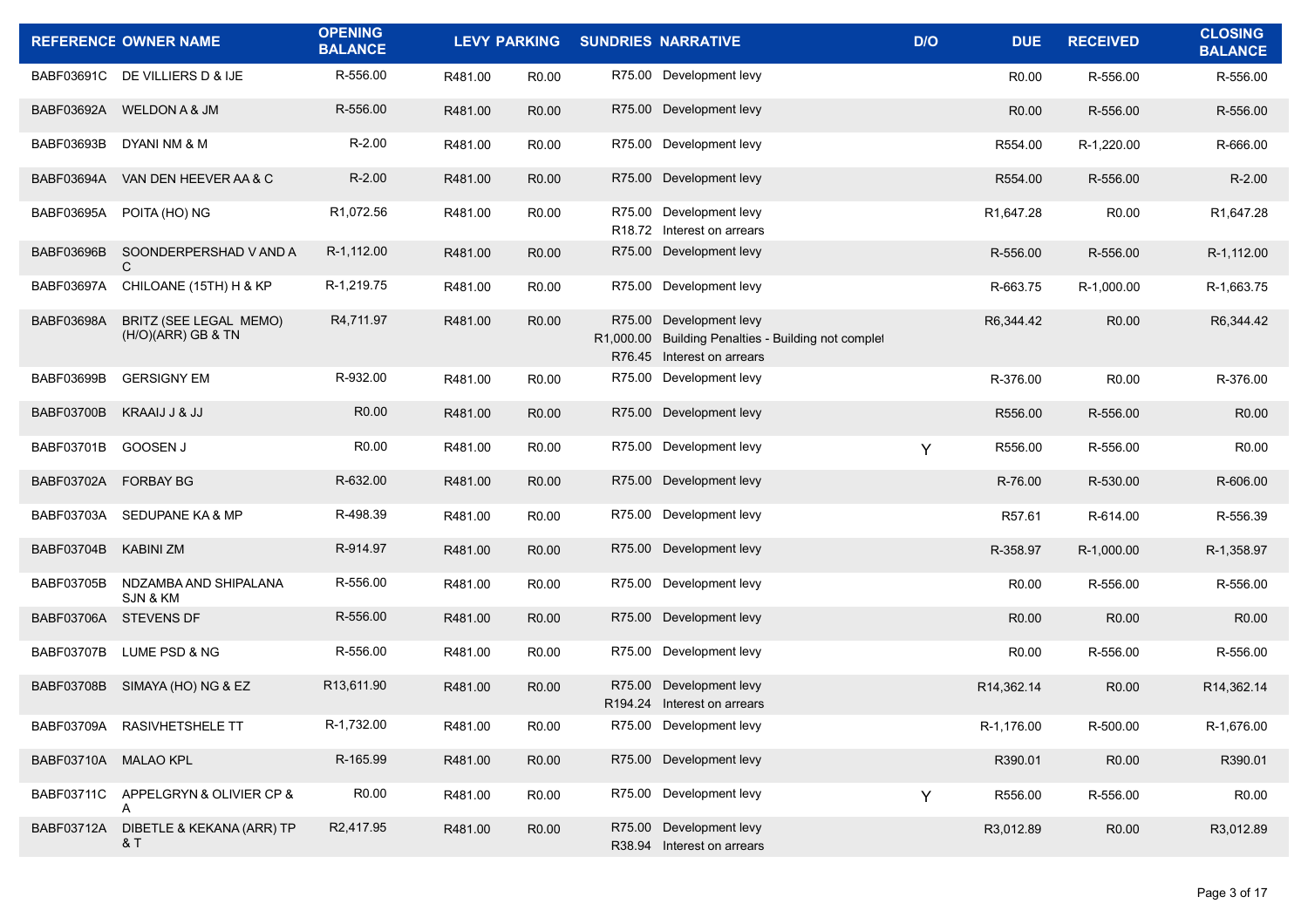|                    | <b>REFERENCE OWNER NAME</b>                      | <b>OPENING</b><br><b>BALANCE</b> |         | <b>LEVY PARKING</b> | <b>SUNDRIES NARRATIVE</b>                                                           | D/O | <b>DUE</b>            | <b>RECEIVED</b>   | <b>CLOSING</b><br><b>BALANCE</b> |
|--------------------|--------------------------------------------------|----------------------------------|---------|---------------------|-------------------------------------------------------------------------------------|-----|-----------------------|-------------------|----------------------------------|
| BABF03713A NKOMO P |                                                  | R-622.53                         | R481.00 | R <sub>0.00</sub>   | R75.00 Development levy                                                             |     | R-66.53               | R-620.00          | R-686.53                         |
| BABF03714B         | GREYLING H & R.E                                 | R-556.00                         | R481.00 | R <sub>0.00</sub>   | R75.00 Development levy                                                             |     | R0.00                 | R-556.00          | R-556.00                         |
| <b>BABF03715B</b>  | NEL WA & W                                       | R-0.60                           | R481.00 | R <sub>0.00</sub>   | R75.00 Development levy                                                             |     | R555.40               | R-556.00          | R-0.60                           |
| BABF03716A         | VAN ROOYEN PH & J                                | R <sub>0.00</sub>                | R481.00 | R <sub>0.00</sub>   | R75.00 Development levy                                                             | Y   | R556.00               | R-556.00          | R <sub>0.00</sub>                |
| BABF03717A         | MKHONDO (H/O) B                                  | R2,778.60                        | R481.00 | R <sub>0.00</sub>   | R75.00 Development levy<br>R500.00 Building Penalties<br>R45.92 Interest on arrears |     | R3,880.52             | R0.00             | R3,880.52                        |
| <b>BABF03718B</b>  | LEKGAU T.J.                                      | R-606.34                         | R481.00 | R <sub>0.00</sub>   | R75.00 Development levy                                                             |     | R-50.34               | R-510.00          | R-560.34                         |
| BABF03719A         | SINGO AG & V                                     | R <sub>0.00</sub>                | R481.00 | R <sub>0.00</sub>   | R75.00 Development levy                                                             | Y   | R556.00               | R-556.00          | R <sub>0.00</sub>                |
| <b>BABF03720B</b>  | STICKLING A & L                                  | R-556.00                         | R481.00 | R <sub>0.00</sub>   | R75.00 Development levy                                                             |     | R0.00                 | R-556.00          | R-556.00                         |
| BABF03721A         | MAKUNGO T                                        | R-0.37                           | R481.00 | R <sub>0.00</sub>   | R75.00 Development levy<br>R500.00 Building Penalties                               |     | R <sub>1.055.63</sub> | R-2,112.00        | R-1,056.37                       |
| <b>BABF03722B</b>  | NEL(SEE MEMO) DM                                 | R116.77                          | R481.00 | R <sub>0.00</sub>   | R75.00 Development levy                                                             |     | R672.77               | R-673.00          | R-0.23                           |
| <b>BABF03723B</b>  | BEZUIDENHOUT WJ & M                              | R-508.62                         | R481.00 | R <sub>0.00</sub>   | R75.00 Development levy                                                             |     | R47.38                | R-556.00          | R-508.62                         |
| BABF03724B         | <b>HARMSE C</b>                                  | R <sub>0.00</sub>                | R481.00 | R <sub>0.00</sub>   | R75.00 Development levy                                                             | Y   | R556.00               | R-556.00          | R0.00                            |
| BABF03725A         | KALABA MW & LF                                   | R-462.15                         | R481.00 | R <sub>0.00</sub>   | R75.00 Development levy                                                             |     | R93.85                | R-1,000.00        | R-906.15                         |
| <b>BABF03726B</b>  | <b>OLIVIER &amp;</b><br>TRENTELMAN(*5/16) PL & A | R-1,172.19                       | R481.00 | R <sub>0.00</sub>   | R75.00 Development levy<br>R616.19 Trf Credit Balance from Seller                   |     | R <sub>0.00</sub>     | R0.00             | R0.00                            |
| <b>BABF03726C</b>  | BROODRYK & BROODRYK JM<br>& B                    | R <sub>0.00</sub>                | R0.00   | R <sub>0.00</sub>   | R-616.19 Trf Credit Balance from Seller                                             |     | R-616.19              | R <sub>0.00</sub> | R-616.19                         |
| <b>BABF03727A</b>  | JANSEN CH & EA                                   | R <sub>0.00</sub>                | R481.00 | R0.00               | R75.00 Development levy                                                             |     | R556.00               | R-1,112.00        | R-556.00                         |
| BABF03728A         | <b>BADENHORST DPS</b>                            | R <sub>0.00</sub>                | R481.00 | R0.00               | R75.00 Development levy                                                             | Y   | R556.00               | R-556.00          | R0.00                            |
| BABF03729A         | HUGO & DENICHAUD CC & M                          | R-915.62                         | R481.00 | R <sub>0.00</sub>   | R75.00 Development levy                                                             |     | R-359.62              | R-500.00          | R-859.62                         |
|                    | BABF03730A VAN WYK SF & H                        | R-572.00                         | R481.00 | R0.00               | R75.00 Development levy                                                             |     | R-16.00               | R-556.00          | R-572.00                         |
| BABF03731A         | NETSHIFHEFHE (15TH) SR &<br>NR.                  | R-562.33                         | R481.00 | R0.00               | R75.00 Development levy                                                             |     | R-6.33                | R0.00             | R-6.33                           |
| BABF03732A         | SINTHUMULE AF & AT                               | R253.68                          | R481.00 | R0.00               | R75.00 Development levy                                                             |     | R809.68               | R-467.53          | R342.15                          |
|                    | BABF03733A VAN NIEKERK SJL & SPC                 | R-321.34                         | R481.00 | R0.00               | R75.00 Development levy                                                             |     | R234.66               | R-1,956.01        | R-1,721.35                       |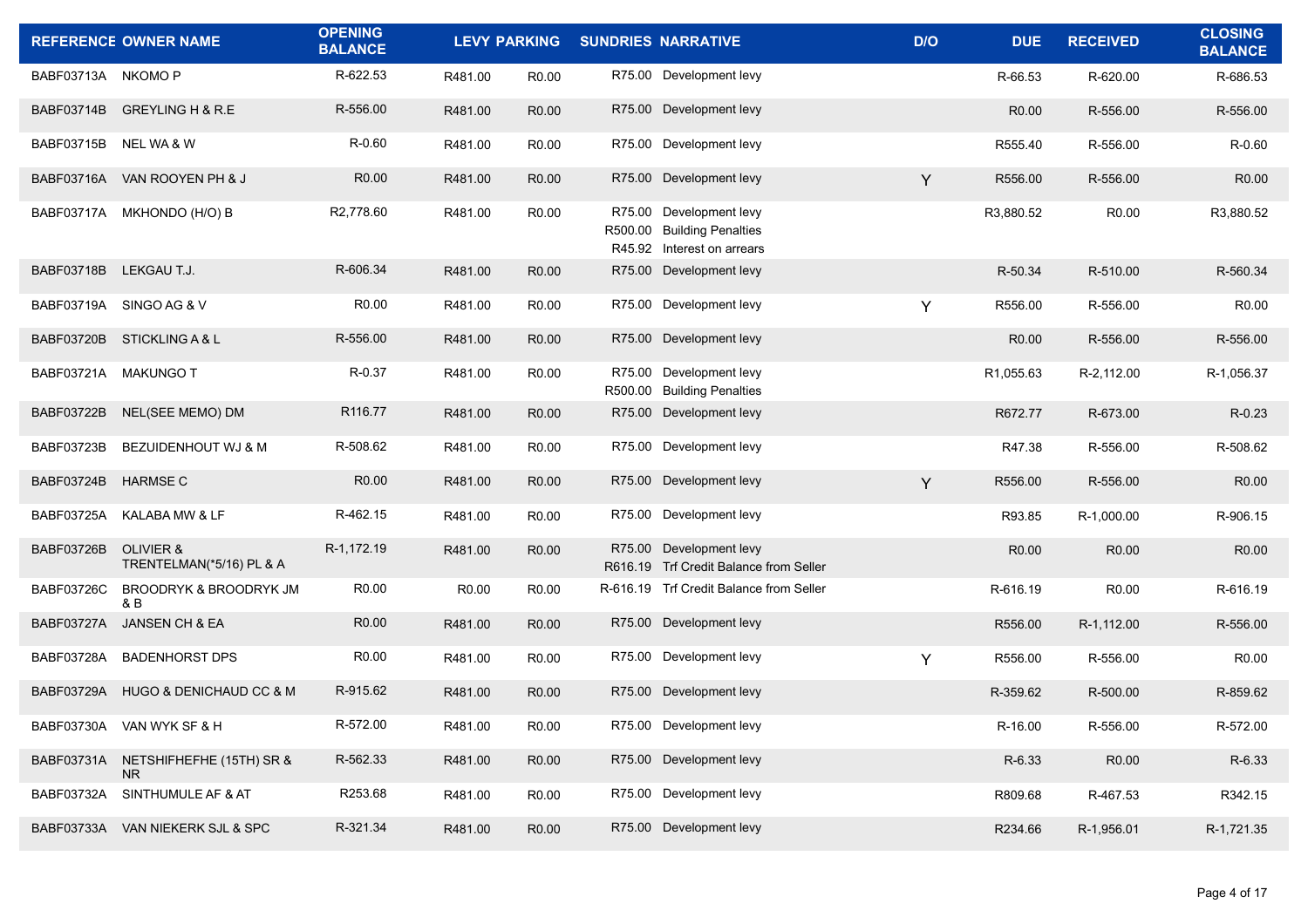|                      | <b>REFERENCE OWNER NAME</b>       | <b>OPENING</b><br><b>BALANCE</b> | <b>LEVY PARKING</b> |                   | <b>SUNDRIES NARRATIVE</b>                                                                                     | D/O | <b>DUE</b>             | <b>RECEIVED</b>   | <b>CLOSING</b><br><b>BALANCE</b> |
|----------------------|-----------------------------------|----------------------------------|---------------------|-------------------|---------------------------------------------------------------------------------------------------------------|-----|------------------------|-------------------|----------------------------------|
| BABF03734B           | NKUNA (HO) O&NM                   | R292.26                          | R481.00             | R <sub>0.00</sub> | R75.00 Development levy                                                                                       |     | R848.26                | R-751.25          | R97.01                           |
|                      | BABF03735A SWANEPOEL E            | R <sub>0.00</sub>                | R481.00             | R <sub>0.00</sub> | R75.00 Development levy                                                                                       | Y   | R556.00                | R-556.00          | R <sub>0.00</sub>                |
| BABF03736A           | LUMBE (HO) JMK                    | R48,968.18                       | R481.00             | R <sub>0.00</sub> | R75.00 Development levy<br>R1,000.00 Building Penalties - Building not complet<br>R705.82 Interest on arrears |     | R51,230.00             | R0.00             | R51,230.00                       |
|                      | BABF03737A RAPHUTI(*5/16) M & DC  | R-3,606.57                       | R481.00             | R <sub>0.00</sub> | R75.00 Development levy<br>R500.00 Building Penalties                                                         |     | R-2,550.57             | R <sub>0.00</sub> | R-2,550.57                       |
| BABF03738A NKUNA ML  |                                   | R229.57                          | R481.00             | R <sub>0.00</sub> | R75.00 Development levy                                                                                       |     | R785.57                | R-814.45          | R-28.88                          |
| BABF03739A           | MAKHETHA (HO) TJ                  | R7,551.59                        | R481.00             | R <sub>0.00</sub> | R75.00 Development levy<br>R110.77 Interest on arrears                                                        |     | R8,218.36              | R <sub>0.00</sub> | R8,218.36                        |
| BABF03740A           | <b>RAMOGAYANE R</b>               | R2,735.39                        | R481.00             | R <sub>0.00</sub> | R75.00 Development levy<br>R42.28 Interest on arrears                                                         |     | R3,333.67              | R-5,068.26        | R-1,734.59                       |
|                      | BABF03741A AWOGU DE & OM          | R1,231.29                        | R481.00             | R <sub>0.00</sub> | R75.00 Development levy<br>R8.18 Interest on arrears                                                          |     | R1,795.47              | R-1,800.91        | R-5.44                           |
| <b>BABF03742B</b>    | <b>BESSY &amp; KILLNESS TRUST</b> | R-101.20                         | R481.00             | R <sub>0.00</sub> | R75.00 Development levy                                                                                       |     | R454.80                | R-386.53          | R68.27                           |
| BABF03743B           | BENDAR FAMILY TRUST(*S/N)<br>MR.  | R-445.73                         | R481.00             | R <sub>0.00</sub> | R75.00 Development levy                                                                                       |     | R110.27                | R-110.24          | R <sub>0.03</sub>                |
| BABF03744A           | RADIUS PROJECTS (PTY) LTD         | R <sub>0.00</sub>                | R481.00             | R <sub>0.00</sub> | R75.00 Development levy<br>R500.00 Building Penalties                                                         |     | R1,056.00              | R-1.056.00        | R <sub>0.00</sub>                |
| BABF03745D           | LENGOASA SR & YR                  | R1,281.62                        | R481.00             | R <sub>0.00</sub> | R75.00 Development levy<br>R18.65 Interest on arrears                                                         |     | R <sub>1</sub> ,856.27 | R-844.60          | R1,011.67                        |
| BABF03746B           | <b>NEL DG</b>                     | R-556.00                         | R481.00             | R <sub>0.00</sub> | R75.00 Development levy                                                                                       |     | R <sub>0.00</sub>      | R-556.00          | R-556.00                         |
| <b>BABF03747C</b>    | MAMABOLO T & MM                   | R-562.00                         | R481.00             | R <sub>0.00</sub> | R75.00 Development levy                                                                                       |     | R-6.00                 | R-560.00          | R-566.00                         |
| BABF03748A           | <b>LUXEMBOURG TRUST</b>           | R-1,112.00                       | R481.00             | R <sub>0.00</sub> | R75.00 Development levy                                                                                       |     | R-556.00               | R0.00             | R-556.00                         |
| BABF03749A SEBASA JM |                                   | R-600.20                         | R481.00             | R <sub>0.00</sub> | R75.00 Development levy                                                                                       |     | R-44.20                | R0.00             | R-44.20                          |
| BABF03750A           | CHAHA (*5/16) DF                  | R-1,112.00                       | R481.00             | R0.00             | R75.00 Development levy                                                                                       |     | R-556.00               | R <sub>0.00</sub> | R-556.00                         |
| <b>BABF03751B</b>    | <b>CHAUKE PY &amp; MM</b>         | R-556.00                         | R481.00             | R <sub>0.00</sub> | R75.00 Development levy                                                                                       |     | R <sub>0.00</sub>      | R-556.00          | R-556.00                         |
| BABF03752A           | RAPHALALANI (ARR) TA              | R3,926.03                        | R481.00             | R <sub>0.00</sub> | R75.00 Development levy<br>R59.44 Interest on arrears                                                         |     | R4,541.47              | R-630.00          | R3.911.47                        |
| BABF03753A           | WJ FRASER FAMILIE TRUST           | R134.26                          | R481.00             | R0.00             | R75.00 Development levy<br>R500.00 Building Penalties                                                         |     | R1,190.26              | R-1,177.83        | R12.43                           |
| BABF03754A           | NONTOBANA N                       | R668.00                          | R481.00             | R0.00             | R75.00 Development levy                                                                                       |     | R1,224.00              | R-1,158.20        | R65.80                           |
| BABF03755A           | PHALENG KS                        | R108.85                          | R481.00             | R0.00             | R75.00 Development levy                                                                                       |     | R664.85                | R-664.85          | R0.00                            |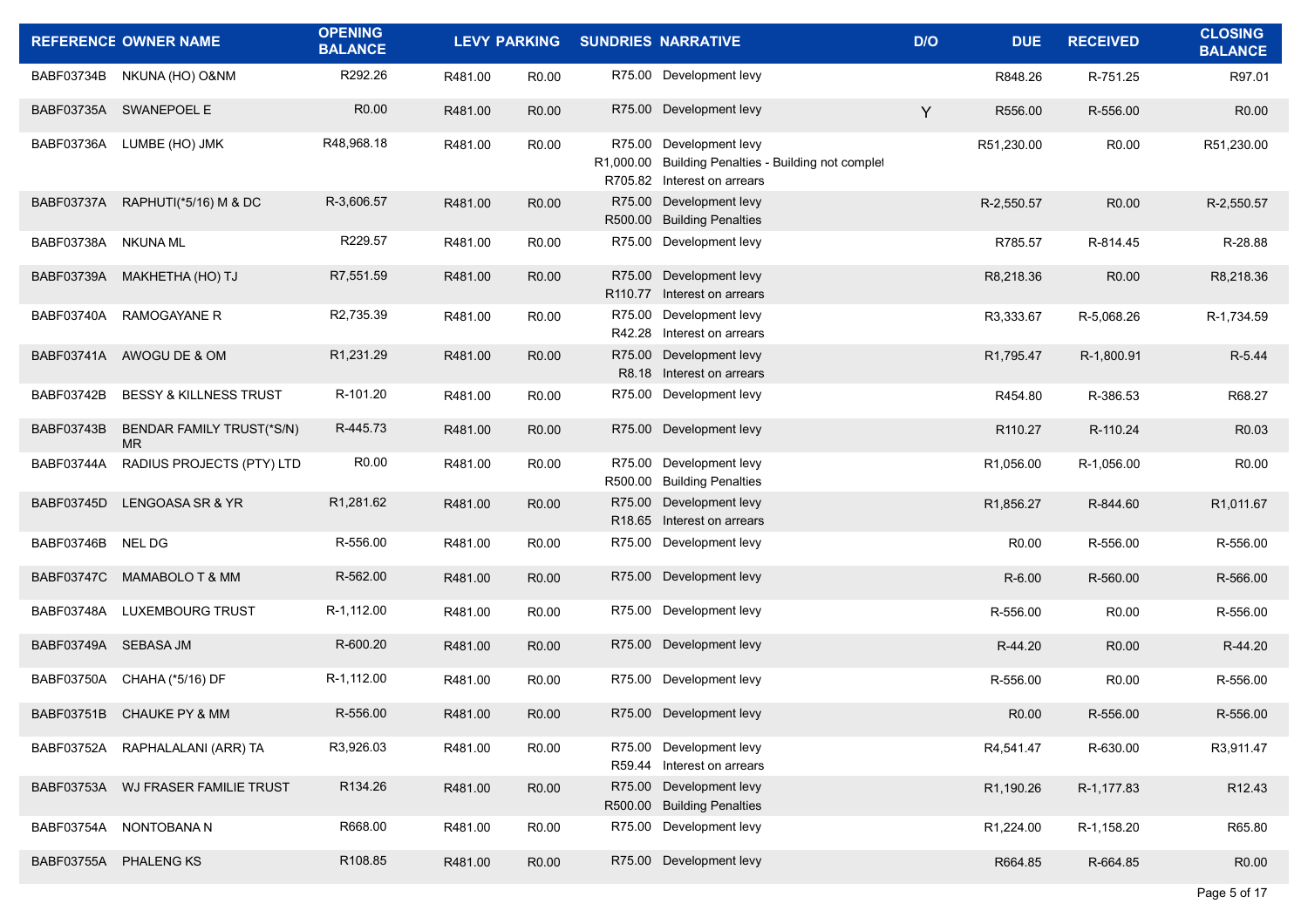|                      | <b>REFERENCE OWNER NAME</b>                    | <b>OPENING</b><br><b>BALANCE</b> |                   | <b>LEVY PARKING</b> | <b>SUNDRIES NARRATIVE</b>                             | D/O<br><b>DUE</b> | <b>RECEIVED</b> | <b>CLOSING</b><br><b>BALANCE</b> |
|----------------------|------------------------------------------------|----------------------------------|-------------------|---------------------|-------------------------------------------------------|-------------------|-----------------|----------------------------------|
| BABF03756A           | <b>BENDAR TRUST MR</b>                         | R <sub>0.00</sub>                | R481.00           | R <sub>0.00</sub>   | R75.00 Development levy                               | R556.00           | R-556.00        | R0.00                            |
|                      | BABF03757A LABUSCHANGE C                       | R-556.00                         | R481.00           | R <sub>0.00</sub>   | R75.00 Development levy                               | R <sub>0.00</sub> | R-668.00        | R-668.00                         |
| <b>BABF03758C</b>    | <b>MATSEMELA NJ</b>                            | R-732.00                         | R481.00           | R <sub>0.00</sub>   | R75.00 Development levy                               | R-176.00          | R-700.00        | R-876.00                         |
| <b>BABF03759B</b>    | OTTEN (*5/16) FJ & N                           | R-1,112.00                       | R481.00           | R <sub>0.00</sub>   | R75.00 Development levy<br>R556.00 Levy Refund        | R0.00             | R0.00           | R0.00                            |
| <b>BABF03759C</b>    | WALLACE & WALLACE DN &<br>AG                   | R <sub>0.00</sub>                | R <sub>0.00</sub> | R0.00               |                                                       | R <sub>0.00</sub> | R0.00           | R0.00                            |
| BABF03760A           | <b>LESEJANE MN</b>                             | R256.16                          | R481.00           | R <sub>0.00</sub>   | R75.00 Development levy                               | R812.16           | R-1,335.20      | R-523.04                         |
| BABF03761A           | NGOMA ZTD & MW                                 | R68.00                           | R481.00           | R <sub>0.00</sub>   | R75.00 Development levy                               | R624.00           | R-570.00        | R54.00                           |
| BABF03762A           | <b>MARISHANE VN &amp; M</b>                    | R-6,396.72                       | R481.00           | R <sub>0.00</sub>   | R75.00 Development levy                               | R-5,840.72        | R0.00           | R-5,840.72                       |
| BABF03763A MOHALE TL |                                                | R-553.62                         | R481.00           | R <sub>0.00</sub>   | R75.00 Development levy                               | R <sub>2.38</sub> | R-600.00        | R-597.62                         |
| BABF03764A MARIAS J  |                                                | R1,697.28                        | R481.00           | R <sub>0.00</sub>   | R75.00 Development levy<br>R27.48 Interest on arrears | R2,280.76         | R-2,823.00      | R-542.24                         |
| BABF03765A           | MALAN & JULIES GC & LL                         | R0.00                            | R481.00           | R <sub>0.00</sub>   | R75.00 Development levy                               | R556.00           | R-556.00        | R0.00                            |
| BABF03766A           | LOMBARD & DU PLESSIS T &<br><b>VA</b>          | R-1,009.68                       | R481.00           | R <sub>0.00</sub>   | R75.00 Development levy                               | R-453.68          | R-600.00        | R-1,053.68                       |
| <b>BABF03767A</b>    | NIEUWENHUIZEN J & W                            | R <sub>0.00</sub>                | R481.00           | R0.00               | R75.00 Development levy                               | R556.00           | R-556.00        | R <sub>0.00</sub>                |
| BABF03768B           | ERASMUS PC & R                                 | R-556.00                         | R481.00           | R0.00               | R75.00 Development levy                               | R <sub>0.00</sub> | R-556.00        | R-556.00                         |
| BABF03769A           | SISHUBA NL & TZ                                | R-491.66                         | R481.00           | R0.00               | R75.00 Development levy                               | R64.34            | R0.00           | R64.34                           |
|                      | BABF03770A SWARCON BUILDERS CC                 | R-556.00                         | R481.00           | R <sub>0.00</sub>   | R75.00 Development levy                               | R0.00             | R-556.00        | R-556.00                         |
| BABF03771A MOLOI STM |                                                | R-477.12                         | R481.00           | R <sub>0.00</sub>   | R75.00 Development levy                               | R78.88            | R-650.00        | R-571.12                         |
|                      | BABF03772A PHELEMBE NJ                         | R-602.96                         | R481.00           | R <sub>0.00</sub>   | R75.00 Development levy                               | R-46.96           | R0.00           | R-46.96                          |
|                      | BABF03773A KHUNOU JM                           | R-72.44                          | R481.00           | R0.00               | R75.00 Development levy                               | R483.56           | R-987.67        | R-504.11                         |
|                      | BABF03774A GAAREKWE OA                         | R-580.28                         | R481.00           | R0.00               | R75.00 Development levy                               | R-24.28           | R-580.00        | R-604.28                         |
|                      | BABF03775C PIETERSEN H                         | R-556.00                         | R481.00           | R0.00               | R75.00 Development levy                               | R0.00             | R-556.00        | R-556.00                         |
| BABF03776B           | DONGO JL                                       | R-931.01                         | R481.00           | R0.00               | R75.00 Development levy                               | R-375.01          | R0.00           | R-375.01                         |
| BABF03777A           | <b>MATHAILA &amp;</b><br>PHAHLAMOHLAKA MS & DH | R1.58                            | R481.00           | R0.00               | R75.00 Development levy                               | R557.58           | R0.00           | R557.58                          |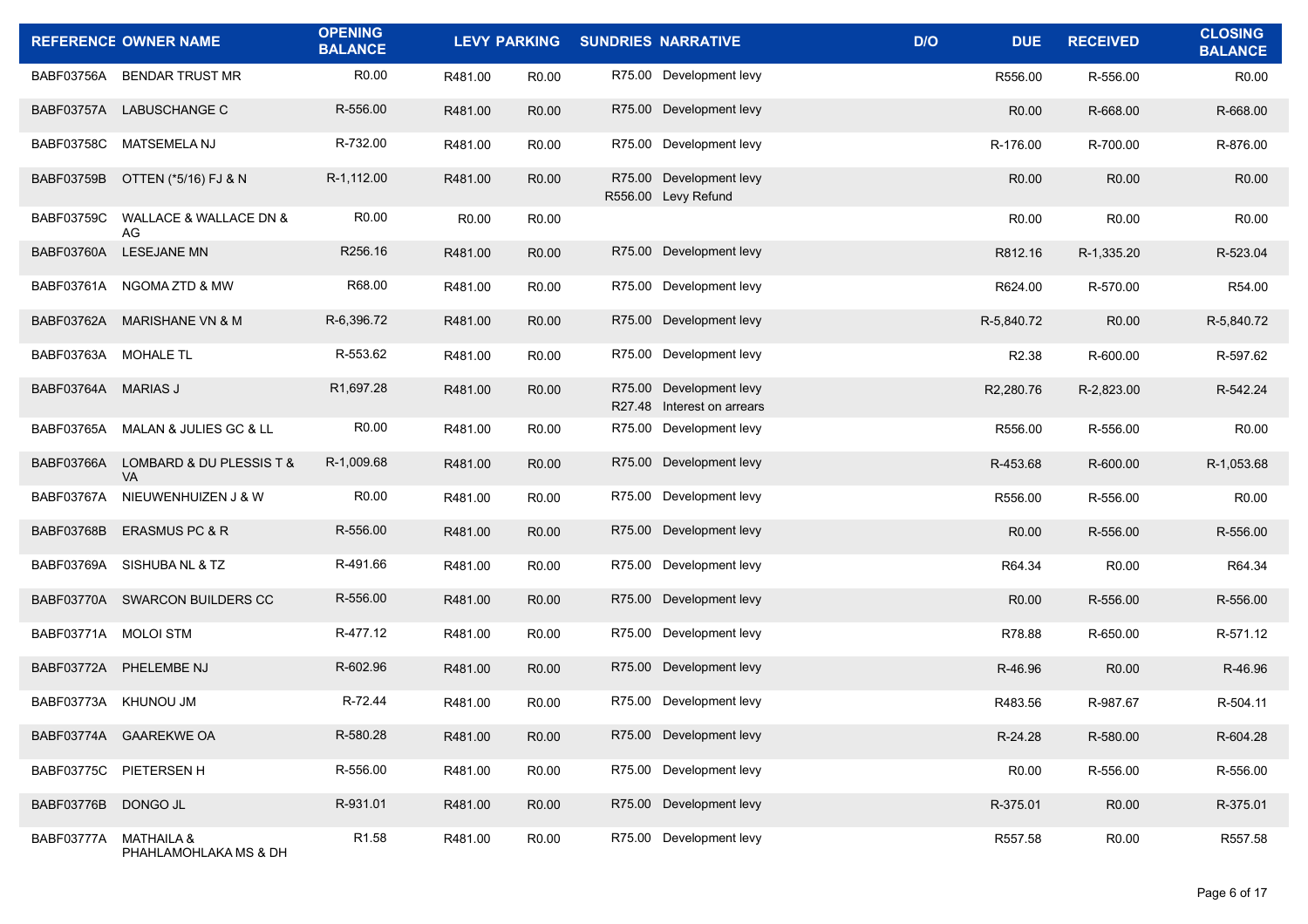|                      | <b>REFERENCE OWNER NAME</b>               | <b>OPENING</b><br><b>BALANCE</b> |                   | <b>LEVY PARKING</b> | <b>SUNDRIES NARRATIVE</b>                             | D/O | <b>DUE</b>        | <b>RECEIVED</b>   | <b>CLOSING</b><br><b>BALANCE</b> |
|----------------------|-------------------------------------------|----------------------------------|-------------------|---------------------|-------------------------------------------------------|-----|-------------------|-------------------|----------------------------------|
|                      | BABF03778A LABUSCHANGE CI                 | R <sub>0.00</sub>                | R481.00           | R <sub>0.00</sub>   | R75.00 Development levy                               | Y   | R556.00           | R-556.00          | R <sub>0.00</sub>                |
|                      | BABF03779C SERIGCG & YJ                   | R <sub>0.00</sub>                | R481.00           | R <sub>0.00</sub>   | R75.00 Development levy                               | Y   | R556.00           | R-556.00          | R <sub>0.00</sub>                |
|                      | BABF03780B SHONGWE (ARR) V                | R1,442.36                        | R481.00           | R <sub>0.00</sub>   | R75.00 Development levy<br>R22.38 Interest on arrears |     | R2,020.74         | R-746.10          | R1,274.64                        |
|                      | BABF03781A ZWANE & NTUANE RJ & M          | R2,151.84                        | R481.00           | R <sub>0.00</sub>   | R75.00 Development levy<br>R30.75 Interest on arrears |     | R2,738.59         | R-3,338.18        | R-599.59                         |
|                      | BABF03782A MABASO HS & G                  | R3,428.91                        | R481.00           | R <sub>0.00</sub>   | R75.00 Development levy<br>R47.50 Interest on arrears |     | R4,032.41         | R-1,670.73        | R2,361.68                        |
| BABF03783A           | <b>KGOTLENG &amp; MOKOKWE KDL</b><br>& DW | R0.00                            | R481.00           | R <sub>0.00</sub>   | R75.00 Development levy                               | Y   | R556.00           | R-556.00          | R <sub>0.00</sub>                |
|                      | BABF03784A THEJANE NP                     | R0.00                            | R481.00           | R <sub>0.00</sub>   | R75.00 Development levy                               | Y   | R556.00           | R-556.00          | R0.00                            |
| BABF03785A           | MATUBETUBE TJ & LN                        | R126.48                          | R481.00           | R0.00               | R75.00 Development levy                               |     | R682.48           | R-685.18          | R-2.70                           |
| BABF03786A           | <b>GREENBELT</b>                          | R0.00                            | R0.00             | R0.00               |                                                       |     | R <sub>0.00</sub> | R0.00             | R <sub>0.00</sub>                |
| <b>BABF03787C</b>    | GURANNAH & GURANNAH M &<br>S              | R-556.00                         | R481.00           | R0.00               | R75.00 Development levy                               |     | R <sub>0.00</sub> | R0.00             | R <sub>0.00</sub>                |
| <b>BABF03788B</b>    | MUVENDAKC&MM                              | R234.03                          | R481.00           | R0.00               | R75.00 Development levy                               |     | R790.03           | R-611.53          | R178.50                          |
| BABF03789A           | <b>WARMBURG DRY CLEANERS</b><br>CС        | R-556.00                         | R481.00           | R <sub>0.00</sub>   | R75.00 Development levy                               |     | R <sub>0.00</sub> | R-556.00          | R-556.00                         |
| <b>BABF03790A</b>    | <b>MTHIMUNYE SL</b>                       | R0.00                            | R481.00           | R <sub>0.00</sub>   | R75.00 Development levy                               |     | R556.00           | R-1,112.00        | R-556.00                         |
| BABF03791B           | <b>HOLMAN G &amp; TJ</b>                  | R <sub>1.06</sub>                | R481.00           | R <sub>0.00</sub>   | R75.00 Development levy                               |     | R557.06           | R-600.00          | R-42.94                          |
| BABF03792A GREENBELT |                                           | R0.00                            | R <sub>0.00</sub> | R0.00               |                                                       |     | R <sub>0.00</sub> | R0.00             | R <sub>0.00</sub>                |
| BABF03793A           | <b>GREENBELT</b>                          | R <sub>0.00</sub>                | R0.00             | R <sub>0.00</sub>   |                                                       |     | R <sub>0.00</sub> | R <sub>0.00</sub> | R <sub>0.00</sub>                |
| BABF03794A           | <b>GREENBELT</b>                          | R <sub>0.00</sub>                | R0.00             | R0.00               |                                                       |     | R0.00             | R0.00             | R <sub>0.00</sub>                |
| BABF03795A           | <b>GREENBELT</b>                          | R0.00                            | R0.00             | R <sub>0.00</sub>   |                                                       |     | R <sub>0.00</sub> | R0.00             | R0.00                            |
| <b>BABF03796B</b>    | MJALI T.N.                                | R-25.52                          | R481.00           | R <sub>0.00</sub>   | R75.00 Development levy                               |     | R530.48           | R-550.00          | R-19.52                          |
|                      | BABF03797C AGENBACH CA                    | R-556.00                         | R481.00           | R0.00               | R75.00 Development levy                               |     | R0.00             | R-566.00          | R-566.00                         |
| <b>BABF03798B</b>    | VAN DER MERWE R&C                         | R-556.00                         | R481.00           | R0.00               | R75.00 Development levy                               |     | R0.00             | R-556.00          | R-556.00                         |
| BABF03799A ABDULLAS  |                                           | R0.00                            | R481.00           | R0.00               | R75.00 Development levy                               |     | R556.00           | R-1,112.00        | R-556.00                         |
|                      | BABF03800A THEJANE (H/O) MA & EK          | R1,714.47                        | R481.00           | R0.00               | R75.00 Development levy<br>R30.57 Interest on arrears |     | R2,301.04         | R-180.00          | R2,121.04                        |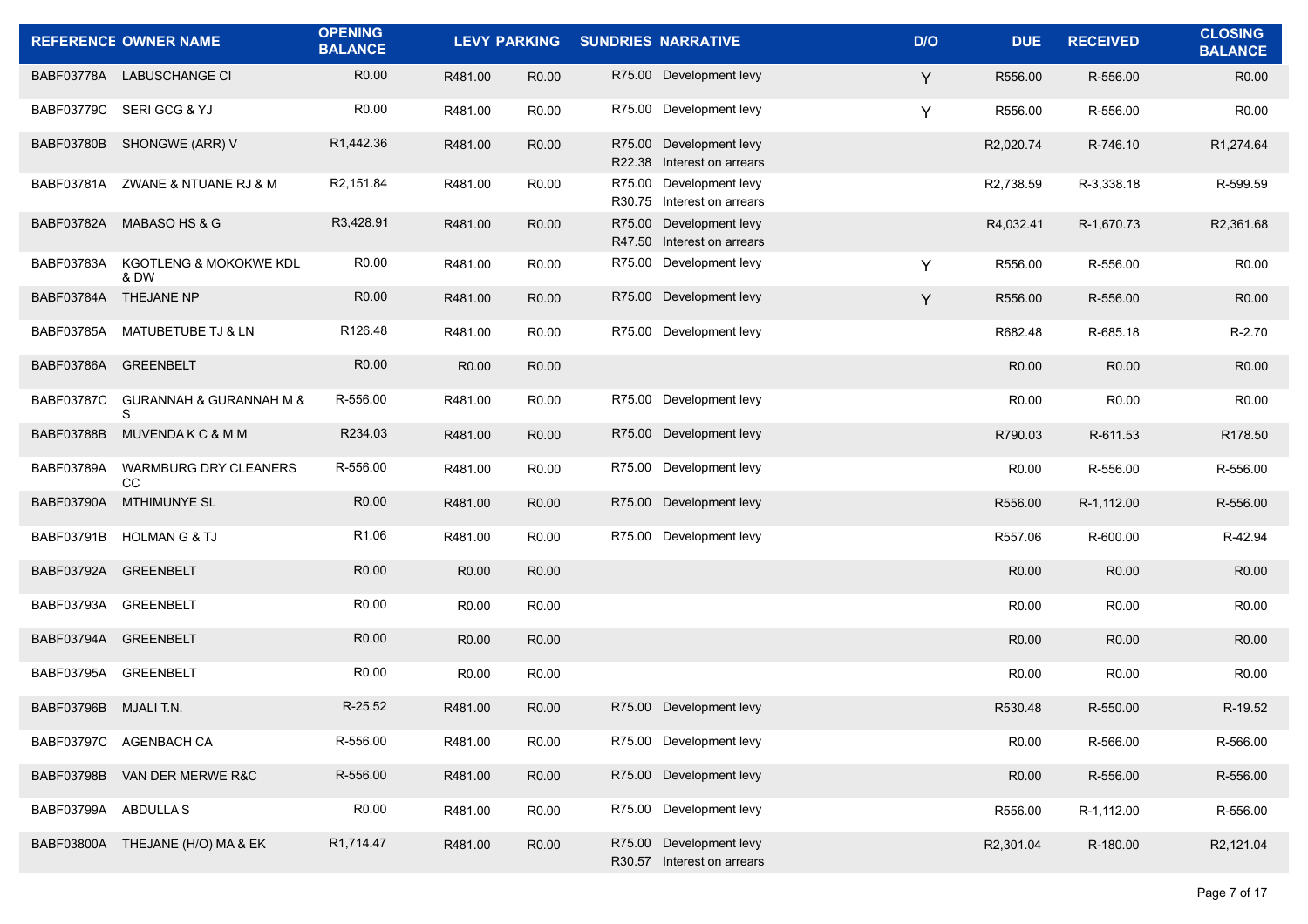|                      | <b>REFERENCE OWNER NAME</b>                       | <b>OPENING</b><br><b>BALANCE</b> | <b>LEVY PARKING</b> |                   | <b>SUNDRIES NARRATIVE</b>                                                      | D/O | <b>DUE</b>             | <b>RECEIVED</b>   | <b>CLOSING</b><br><b>BALANCE</b> |
|----------------------|---------------------------------------------------|----------------------------------|---------------------|-------------------|--------------------------------------------------------------------------------|-----|------------------------|-------------------|----------------------------------|
|                      | BABF03801C KOFMAN JH & HC                         | R <sub>0.00</sub>                | R481.00             | R <sub>0.00</sub> | R75.00 Development levy                                                        |     | R556.00                | R-1,112.00        | R-556.00                         |
| BABF03802A GREENBELT |                                                   | R <sub>0.00</sub>                | R <sub>0.00</sub>   | R <sub>0.00</sub> |                                                                                |     | R <sub>0.00</sub>      | R0.00             | R <sub>0.00</sub>                |
| BABF03803A           | <b>RAMSING P &amp; V</b>                          | R-556.00                         | R481.00             | R <sub>0.00</sub> | R75.00 Development levy                                                        |     | R <sub>0.00</sub>      | R-556.00          | R-556.00                         |
| BABF03804B           | ERWEE FP & I                                      | R <sub>0.00</sub>                | R481.00             | R <sub>0.00</sub> | R75.00 Development levy                                                        | Y   | R556.00                | R-556.00          | R <sub>0.00</sub>                |
| BABF03805A           | MPUTA VJ & CK                                     | R1,093.04                        | R481.00             | R <sub>0.00</sub> | R75.00 Development levy<br>R17.87 Interest on arrears                          |     | R1,666.91              | R-503.06          | R1,163.85                        |
| BABF03806A           | STRYDOM PR & J                                    | R-556.00                         | R481.00             | R <sub>0.00</sub> | R75.00 Development levy                                                        |     | R <sub>0.00</sub>      | R-556.00          | R-556.00                         |
| BABF03807A           | MOKABA & NCHABELENG KM<br>& NM                    | R-0.91                           | R481.00             | R <sub>0.00</sub> | R75.00 Development levy                                                        |     | R555.09                | R-800.00          | R-244.91                         |
| BABF03808A           | <b>BASSON DB</b>                                  | R <sub>0.00</sub>                | R481.00             | R <sub>0.00</sub> | R75.00 Development levy<br>R1,000.00 Building Penalties - Building not complet |     | R1,556.00              | R-1,556.00        | R <sub>0.00</sub>                |
| BABF03809A           | <b>COETZEE JJ &amp; S</b>                         | R-555.32                         | R481.00             | R <sub>0.00</sub> | R75.00 Development levy                                                        |     | R0.68                  | R-556.00          | R-555.32                         |
| BABF03810A           | <b>RUPERT &amp; PELSER LC &amp; Y</b>             | R-1.00                           | R481.00             | R <sub>0.00</sub> | R75.00 Development levy                                                        |     | R555.00                | R-556.00          | $R-1.00$                         |
| BABF03811A           | KEKANA MA & KML                                   | R-78.99                          | R481.00             | R <sub>0.00</sub> | R75.00 Development levy                                                        |     | R477.01                | R-1,500.00        | R-1,022.99                       |
|                      | BABF03812A SWARCON BUILDERS CC                    | R-556.00                         | R481.00             | R <sub>0.00</sub> | R75.00 Development levy                                                        |     | R0.00                  | R-556.00          | R-556.00                         |
| BABF03813A           | MATIDZA RM                                        | R-640.33                         | R481.00             | R <sub>0.00</sub> | R75.00 Development levy                                                        |     | R-84.33                | R <sub>0.00</sub> | R-84.33                          |
| BABF03814A           | LETSOALO LT                                       | R18.00                           | R481.00             | R <sub>0.00</sub> | R75.00 Development levy                                                        |     | R574.00                | R-580.00          | $R-6.00$                         |
| BABF03815A           | <b>BHAWANIPERSAD N</b>                            | R-836.24                         | R481.00             | R <sub>0.00</sub> | R75.00 Development levy                                                        |     | R-280.24               | R0.00             | R-280.24                         |
|                      | BABF03816A SHABANGU & MASEKO CC & N               | R-595.68                         | R481.00             | R <sub>0.00</sub> | R75.00 Development levy                                                        |     | R-39.68                | R-517.00          | R-556.68                         |
| <b>BABF03817A</b>    | <b>CWATI ST &amp; LV</b>                          | R-529.91                         | R481.00             | R <sub>0.00</sub> | R75.00 Development levy                                                        |     | R <sub>26.09</sub>     | R0.00             | R26.09                           |
|                      | BABF03818A SEGATLHE & MANYOKOLE<br>$(HO)$ KA & NN | R2,046.17                        | R481.00             | R <sub>0.00</sub> | R75.00 Development levy<br>R45.14 Interest on arrears                          |     | R <sub>2</sub> ,647.31 | R-720.00          | R1,927.31                        |
| BABF03819A           | SIPHUMA ME & FR                                   | R-1,009.64                       | R481.00             | R <sub>0.00</sub> | R75.00 Development levy                                                        |     | R-453.64               | R-600.00          | R-1,053.64                       |
| BABF03820A           | MABENA MB & MP                                    | R-649.04                         | R481.00             | R0.00             | R75.00 Development levy                                                        |     | R-93.04                | R0.00             | R-93.04                          |
| BABF03821B           | MLOTSHWA N                                        | R-556.00                         | R481.00             | R0.00             | R75.00 Development levy                                                        |     | R0.00                  | R-556.00          | R-556.00                         |
| <b>BABF03822B</b>    | VAN DER MERWE L                                   | R-556.00                         | R481.00             | R0.00             | R75.00 Development levy                                                        |     | R0.00                  | R-556.00          | R-556.00                         |
|                      | BABF03823A MOLAPO BA                              | R-513.66                         | R481.00             | R0.00             | R75.00 Development levy                                                        |     | R42.34                 | R-500.00          | R-457.66                         |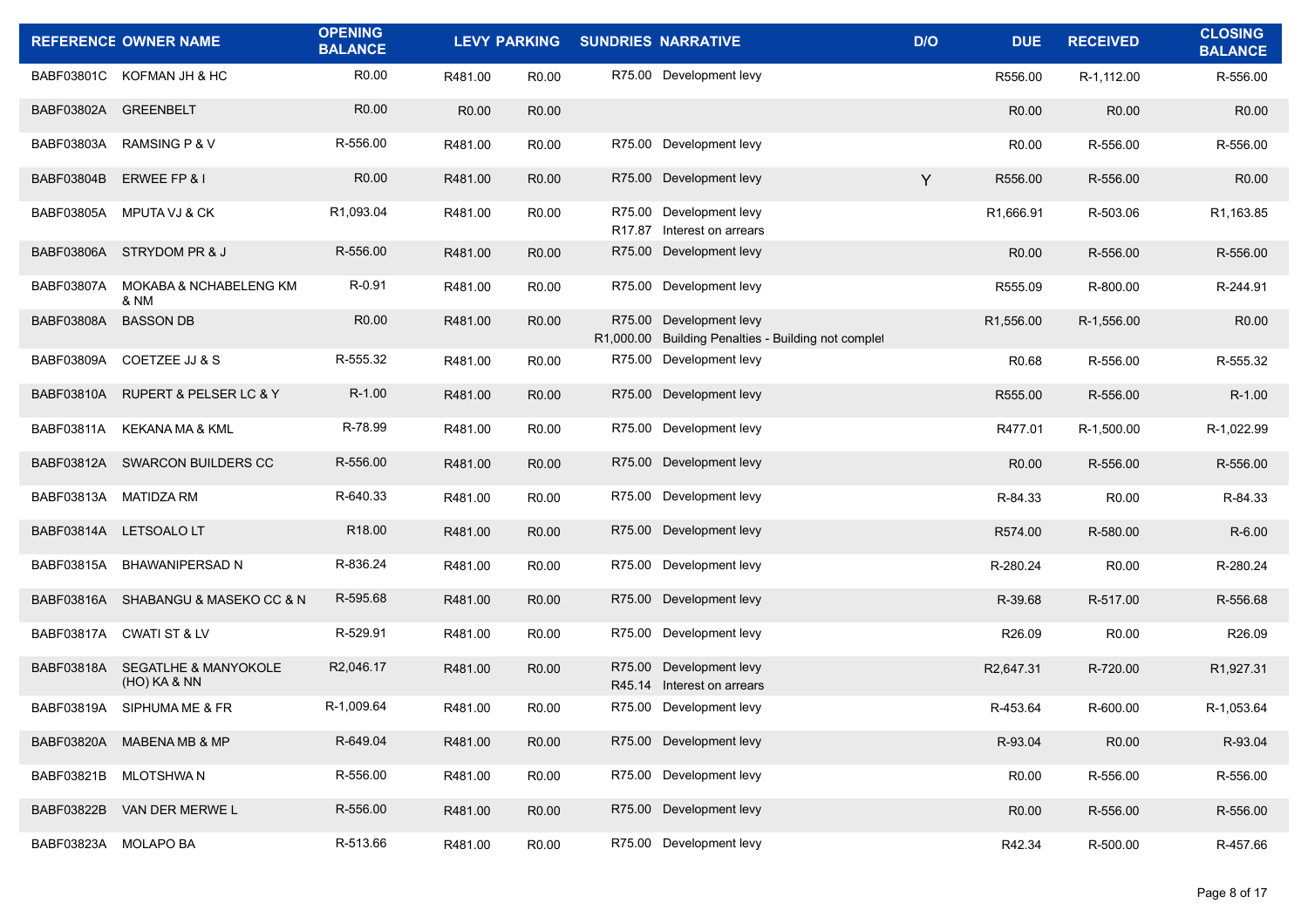|                       | <b>REFERENCE OWNER NAME</b>                     | <b>OPENING</b><br><b>BALANCE</b> |         | <b>LEVY PARKING</b> | <b>SUNDRIES NARRATIVE</b>                                                                                     | D/O | <b>DUE</b>             | <b>RECEIVED</b>   | <b>CLOSING</b><br><b>BALANCE</b> |
|-----------------------|-------------------------------------------------|----------------------------------|---------|---------------------|---------------------------------------------------------------------------------------------------------------|-----|------------------------|-------------------|----------------------------------|
| BABF03824A GRIESEL AJ |                                                 | R-556.00                         | R481.00 | R <sub>0.00</sub>   | R75.00 Development levy                                                                                       |     | R <sub>0.00</sub>      | R-556.00          | R-556.00                         |
| BABF03825A VAN ZYL HC |                                                 | R-668.00                         | R481.00 | R <sub>0.00</sub>   | R75.00 Development levy                                                                                       |     | R-112.00               | R-556.00          | R-668.00                         |
| BABF03826A            | MABOGO GM & CT                                  | R <sub>0.00</sub>                | R481.00 | R <sub>0.00</sub>   | R75.00 Development levy                                                                                       | Y   | R556.00                | R-556.00          | R <sub>0.00</sub>                |
| <b>BABF03827A</b>     | MGOLE N & LML                                   | R-501.98                         | R481.00 | R <sub>0.00</sub>   | R75.00 Development levy                                                                                       |     | R54.02                 | R-600.00          | R-545.98                         |
| <b>BABF03828B</b>     | ABI-SAAD S                                      | R <sub>0.00</sub>                | R481.00 | R0.00               | R75.00 Development levy                                                                                       | Y   | R556.00                | R-556.00          | R0.00                            |
| BABF03829A            | RAMOSHABA S                                     | R1,136.07                        | R481.00 | R <sub>0.00</sub>   | R75.00 Development levy                                                                                       |     | R <sub>1</sub> ,692.07 | R-2,815.03        | R-1,122.96                       |
| BABF03830A            | <b>BARNARD MM</b>                               | R <sub>0.00</sub>                | R481.00 | R <sub>0.00</sub>   | R75.00 Development levy                                                                                       | Y   | R556.00                | R-556.00          | R <sub>0.00</sub>                |
|                       | BABF03831A MARCUS & WOUDA                       | R-62.00                          | R481.00 | R <sub>0.00</sub>   | R75.00 Development levy                                                                                       |     | R494.00                | R-550.00          | R-56.00                          |
| BABF03832A            | MALULEKE ST & LV                                | R245.78                          | R481.00 | R <sub>0.00</sub>   | R75.00 Development levy                                                                                       |     | R801.78                | R <sub>0.00</sub> | R801.78                          |
| BABF03833A            | VAN RHYN P & ES                                 | R-556.00                         | R481.00 | R <sub>0.00</sub>   | R75.00 Development levy                                                                                       |     | R <sub>0.00</sub>      | R-556.00          | R-556.00                         |
|                       | BABF03834A MPHELA CIC                           | R-732.00                         | R481.00 | R0.00               | R75.00 Development levy                                                                                       |     | R-176.00               | R-380.00          | R-556.00                         |
| BABF03835A            | <b>SELEBALO SP</b>                              | R <sub>0.00</sub>                | R481.00 | R <sub>0.00</sub>   | R75.00 Development levy                                                                                       | Y   | R556.00                | R-556.00          | R <sub>0.00</sub>                |
| BABF03836A            | PANAGOU S & GR                                  | R-142.00                         | R481.00 | R <sub>0.00</sub>   | R75.00 Development levy                                                                                       |     | R414.00                | R-650.00          | R-236.00                         |
| BABF03837A MCCALL AJ  |                                                 | R <sub>0.00</sub>                | R481.00 | R <sub>0.00</sub>   | R75.00 Development levy                                                                                       |     | R556.00                | R-556.00          | R0.00                            |
| BABF03838B            | <b>RAMNANTHAN R</b>                             | R <sub>0.00</sub>                | R481.00 | R <sub>0.00</sub>   | R75.00 Development levy                                                                                       | Y   | R556.00                | R-556.00          | R <sub>0.00</sub>                |
| BABF03839A            | VAN DER MERWE (*07/16) W &<br>М                 | R <sub>1</sub> ,111.06           | R481.00 | R <sub>0.00</sub>   | R75.00 Development levy<br>R <sub>19.18</sub> Interest on arrears                                             |     | R <sub>1</sub> ,686.24 | R0.00             | R <sub>1,686.24</sub>            |
| BABF03840B            | <b>MTILA NP</b>                                 | R772.47                          | R481.00 | R <sub>0.00</sub>   | R75.00 Development levy                                                                                       |     | R1,328.47              | R-1,133.65        | R <sub>194.82</sub>              |
| BABF03841A            | MARUTHO MS                                      | R-958.00                         | R481.00 | R <sub>0.00</sub>   | R75.00 Development levy                                                                                       |     | R-402.00               | R-570.00          | R-972.00                         |
| BABF03842A            | CHIEF CHUNA ASSOCIATES<br>CC(HO)                | R <sub>11</sub> , 344. 32        | R481.00 | R <sub>0.00</sub>   | R75.00 Development levy<br>R1,000.00 Building Penalties - Building not complet<br>R170.77 Interest on arrears |     | R13.071.09             | R <sub>0.00</sub> | R13,071.09                       |
| BABF03843A            | TOM DICK & HARRY<br>BELEGGINGS BK(*6/16)        | R-3,168.00                       | R481.00 | R0.00               | R75.00 Development levy<br>R500.00 Building Penalties                                                         |     | R-2,112.00             | R0.00             | R-2,112.00                       |
| BABF03843B            | MITCHELL AND SYMINGTON<br>DEVELOPMENTS (PTY)LTD | R0.00                            | R0.00   | R0.00               |                                                                                                               |     | R0.00                  | R0.00             | R0.00                            |
| <b>BABF03844C</b>     | DYKES T                                         | R-556.00                         | R481.00 | R0.00               | R75.00 Development levy                                                                                       |     | R0.00                  | R-556.00          | R-556.00                         |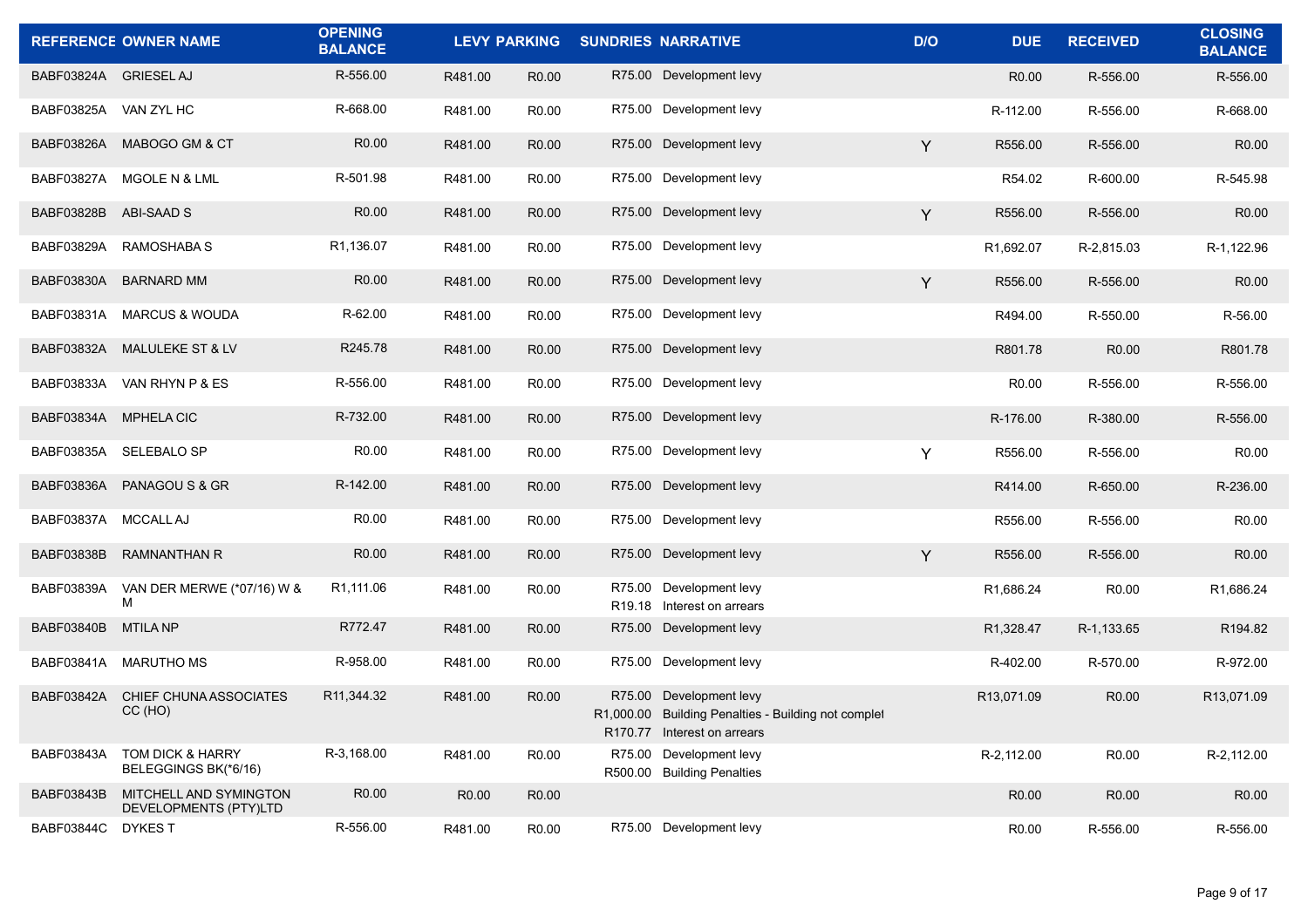|                   | <b>REFERENCE OWNER NAME</b>          | <b>OPENING</b><br><b>BALANCE</b> |         | <b>LEVY PARKING</b> |         | <b>SUNDRIES NARRATIVE</b>                                                                                                                       | D/O | <b>DUE</b>              | <b>RECEIVED</b>   | <b>CLOSING</b><br><b>BALANCE</b> |
|-------------------|--------------------------------------|----------------------------------|---------|---------------------|---------|-------------------------------------------------------------------------------------------------------------------------------------------------|-----|-------------------------|-------------------|----------------------------------|
|                   | BABF03845B MALANGANE TWO TRUST       | R-1,832.00                       | R481.00 | R <sub>0.00</sub>   |         | R75.00 Development levy<br>R500.00 Building Penalties                                                                                           |     | R-776.00                | R-1,000.00        | R-1,776.00                       |
| <b>BABF03846B</b> | PILLAY AND ROSSEL G G AND            | R-556.00                         | R481.00 | R <sub>0.00</sub>   |         | R75.00 Development levy                                                                                                                         |     | R <sub>0.00</sub>       | R-556.00          | R-556.00                         |
| <b>BABF03847A</b> | <b>DINISO C &amp; IM</b>             | R <sub>0.00</sub>                | R481.00 | R <sub>0.00</sub>   |         | R75.00 Development levy<br>R500.00 Building Penalties                                                                                           | Y   | R1,056.00               | R-1,056.00        | R <sub>0.00</sub>                |
| BABF03848A        | <b>MDINGI U</b>                      | R-2,081.80                       | R481.00 | R <sub>0.00</sub>   |         | R75.00 Development levy<br>R500.00 Building Penalties                                                                                           |     | R-1,025.80              | R0.00             | R-1,025.80                       |
| BABF03849A        | OTTO & BOTHA M & M                   | R-556.00                         | R481.00 | R <sub>0.00</sub>   |         | R75.00 Development levy                                                                                                                         |     | R0.00                   | R-556.00          | R-556.00                         |
| <b>BABF03850B</b> | KEKANA P                             | R18.83                           | R481.00 | R <sub>0.00</sub>   |         | R75.00 Development levy<br>R1,000.00 Building Penalties - Building not complet                                                                  |     | R <sub>1</sub> , 574.83 | R-1,574.12        | R <sub>0.71</sub>                |
| <b>BABF03851B</b> | VILJOEN IJ & C                       | R <sub>0.00</sub>                | R481.00 | R <sub>0.00</sub>   |         | R75.00 Development levy                                                                                                                         |     | R556.00                 | R-556.00          | R <sub>0.00</sub>                |
| BABF03852A        | VAN STADEN & VISAGIE(ARR)<br>RJ & FP | R-0.93                           | R481.00 | R <sub>0.00</sub>   |         | R75.00 Development levy                                                                                                                         |     | R555.07                 | R-555.07          | R <sub>0.00</sub>                |
| <b>BABF03853B</b> | PALMER RW & EH                       | $R-2.00$                         | R481.00 | R <sub>0.00</sub>   |         | R75.00 Development levy                                                                                                                         |     | R554.00                 | R-670.00          | R-116.00                         |
| BABF03854B        | <b>MANUKUZA ZP</b>                   | R182.33                          | R481.00 | R <sub>0.00</sub>   |         | R75.00 Development levy<br>R12.20 Interest on arrears                                                                                           |     | R750.53                 | R0.00             | R750.53                          |
| <b>BABF03855B</b> | MONTLHABAKI & DILOANE LP<br>8 K      | R609.37                          | R481.00 | R <sub>0.00</sub>   |         | R75.00 Development levy<br>R136.80 Unpaid Fee for Rejected Debit Order of<br>R15.80 Interest on arrears                                         |     | R <sub>1</sub> ,317.97  | R-1,269.51        | R48.46                           |
| <b>BABF03856A</b> | MATJIE DS & N                        | R-886.73                         | R481.00 | R0.00               |         | R75.00 Development levy                                                                                                                         |     | R-330.73                | R-300.00          | R-630.73                         |
| BABF03857A        | MABASA MG & NS                       | R-3.24                           | R481.00 | R <sub>0.00</sub>   |         | R75.00 Development levy                                                                                                                         |     | R552.76                 | R-2,108.00        | R-1,555.24                       |
| BABF03858A        | DLAMINI B                            | R-2,550.49                       | R481.00 | R0.00               |         | R75.00 Development levy                                                                                                                         |     | R-1,994.49              | R <sub>0.00</sub> | R-1,994.49                       |
| <b>BABF03859A</b> | <b>DURAND L</b>                      | R-556.00                         | R481.00 | R <sub>0.00</sub>   |         | R75.00 Development levy                                                                                                                         |     | R0.00                   | R-556.00          | R-556.00                         |
| <b>BABF03860B</b> | TAYLOR PD & L                        | R-556.00                         | R481.00 | R <sub>0.00</sub>   |         | R75.00 Development levy                                                                                                                         |     | R0.00                   | R-556.00          | R-556.00                         |
| BABF03861B        | GIDI NN & M                          | R-556.00                         | R481.00 | R <sub>0.00</sub>   | R481.00 | R75.00 Development levy<br>Levy April 2016<br>R75.00 Developer Levy April 2016<br>R-481.00 Levy April 2016<br>R-75.00 Developer Levy April 2016 |     | R0.00                   | R-556.00          | R-556.00                         |
|                   | BABF03862A MAHLUTSHANA B             | R-556.00                         | R481.00 | R0.00               |         | R75.00 Development levy                                                                                                                         |     | R0.00                   | R-556.00          | R-556.00                         |
| BABF03863B        | <b>VENTER FP &amp; MI</b>            | R-2,426.72                       | R481.00 | R0.00               |         | R75.00 Development levy                                                                                                                         |     | R-1,870.72              | R-740.00          | R-2,610.72                       |
|                   | BABF03864A NAKANYANE NS & SS         | R-672.00                         | R481.00 | R0.00               |         | R75.00 Development levy                                                                                                                         |     | R-116.00                | R-670.00          | R-786.00                         |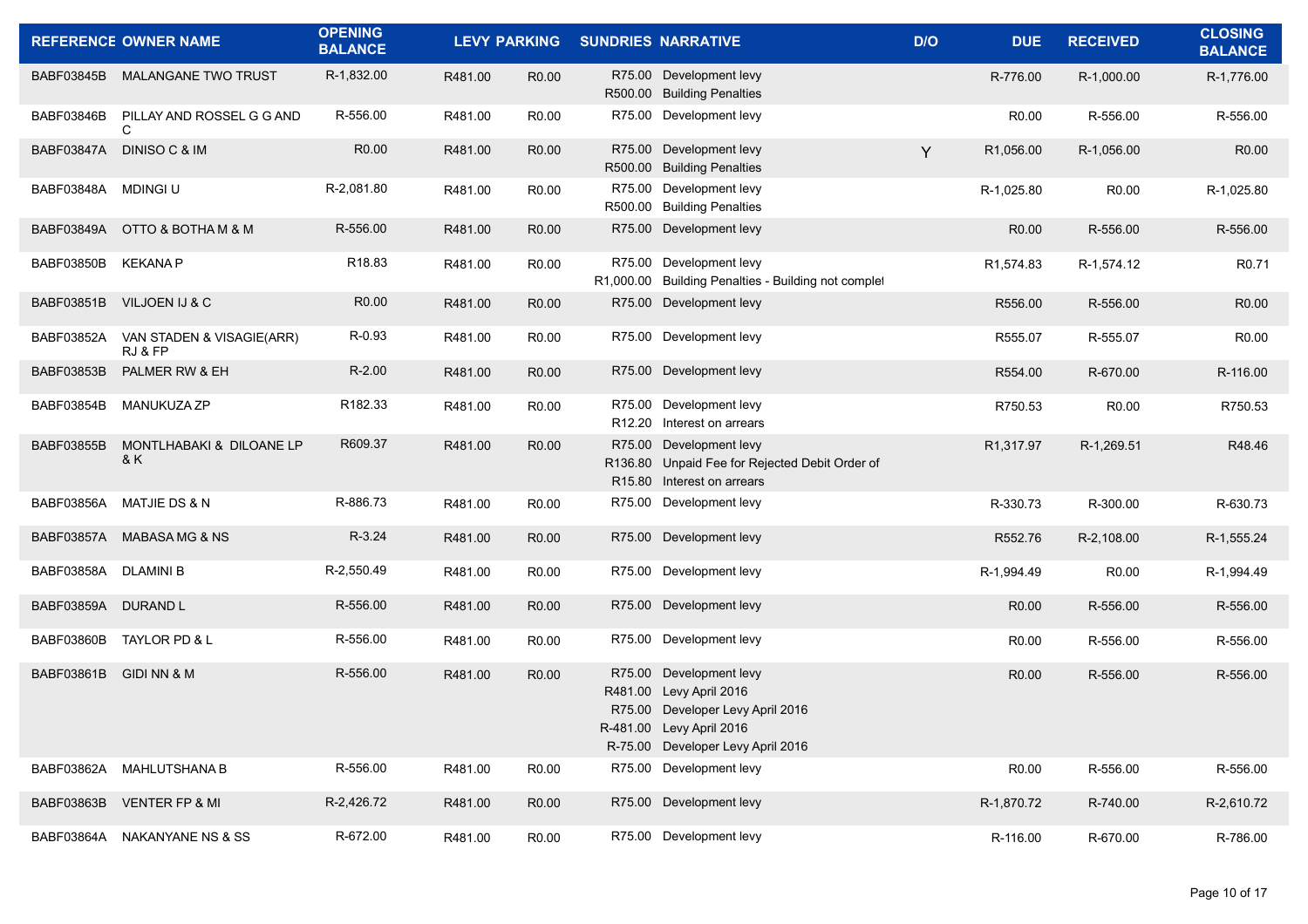|                     | <b>REFERENCE OWNER NAME</b>                        | <b>OPENING</b><br><b>BALANCE</b> |         |                   | LEVY PARKING SUNDRIES NARRATIVE                                       | D/O | <b>DUE</b>        | <b>RECEIVED</b> | <b>CLOSING</b><br><b>BALANCE</b> |
|---------------------|----------------------------------------------------|----------------------------------|---------|-------------------|-----------------------------------------------------------------------|-----|-------------------|-----------------|----------------------------------|
|                     | BABF03865A ZIMASE B & KH                           | R84.32                           | R481.00 | R <sub>0.00</sub> | R75.00 Development levy                                               |     | R640.32           | R-1,192.57      | R-552.25                         |
| BABF03866B          | LABUSCHAGNE & BASSON PJ<br>& K                     | R0.00                            | R481.00 | R <sub>0.00</sub> | R75.00 Development levy                                               | Y   | R556.00           | R-556.00        | R <sub>0.00</sub>                |
| <b>BABF03867B</b>   | VAN DER WALT Y & MH                                | R-600.00                         | R481.00 | R <sub>0.00</sub> | R75.00 Development levy                                               |     | R-44.00           | R-512.00        | R-556.00                         |
| <b>BABF03868B</b>   | ZIBI N & L                                         | R-562.00                         | R481.00 | R0.00             | R75.00 Development levy                                               |     | R-6.00            | R-550.00        | R-556.00                         |
| <b>BABF03869A</b>   | <b>MOTHIBE KR &amp; RJ</b>                         | R-556.00                         | R481.00 | R <sub>0.00</sub> | R75.00 Development levy                                               |     | R <sub>0.00</sub> | R-556.00        | R-556.00                         |
| BABF03870A          | MASHISHI JM & SC                                   | R <sub>13.14</sub>               | R481.00 | R <sub>0.00</sub> | R75.00 Development levy                                               |     | R569.14           | R-493.70        | R75.44                           |
| BABF03871A          | NTSHANGASE(HUSBAND<br>LATE) (HO) ND & MM           | R1,752.80                        | R481.00 | R <sub>0.00</sub> | R75.00 Development levy<br>R24.19 Interest on arrears                 |     | R2,332.99         | R-836.53        | R1,496.46                        |
| BABF03872B          | <b>HAGILE K</b>                                    | R <sub>2.11</sub>                | R481.00 | R <sub>0.00</sub> | R75.00 Development levy                                               |     | R558.11           | R-2,000.00      | R-1,441.89                       |
| <b>BABF03873A</b>   | <b>MODIRI MD</b>                                   | R-693.50                         | R481.00 | R <sub>0.00</sub> | R75.00 Development levy                                               |     | R-137.50          | R-1.800.00      | R-1,937.50                       |
|                     | BABF03874C DE BRUIN M & MC                         | R-556.00                         | R481.00 | R0.00             | R75.00 Development levy                                               |     | R <sub>0.00</sub> | R-556.00        | R-556.00                         |
| BABF03875A          | MAKWANYANE GT                                      | R <sub>0.00</sub>                | R481.00 | R <sub>0.00</sub> | R75.00 Development levy                                               |     | R556.00           | R-1,112.00      | R-556.00                         |
| BABF03876A KHOZA NE |                                                    | R90.81                           | R481.00 | R0.00             | R75.00 Development levy<br>R-1,000.00 Rev Building Penalty April 2016 |     | R-353.19          | R-563.83        | R-917.02                         |
| <b>BABF03877C</b>   | <b>MASILO MJL &amp; MN</b>                         | R-556.00                         | R481.00 | R <sub>0.00</sub> | R75.00 Development levy                                               |     | R <sub>0.00</sub> | R-556.00        | R-556.00                         |
| BABF03878A          | <b>BADENHORST NG</b>                               | R-0.87                           | R481.00 | R <sub>0.00</sub> | R75.00 Development levy                                               |     | R555.13           | R-555.13        | R <sub>0.00</sub>                |
| BABF03879A          | <b>GIBBS BV</b>                                    | R612.09                          | R481.00 | R <sub>0.00</sub> | R75.00 Development levy                                               |     | R1,168.09         | R-1,671.67      | R-503.58                         |
| <b>BABF03880A</b>   | <b>BOOYSEN KB &amp; F</b>                          | R118.00                          | R481.00 | R <sub>0.00</sub> | R75.00 Development levy                                               |     | R674.00           | R-1,130.00      | R-456.00                         |
| BABF03881A          | GRESSE (*2/15) H & LJ                              | R0.00                            | R0.00   | R <sub>0.00</sub> |                                                                       |     | R <sub>0.00</sub> | R0.00           | R <sub>0.00</sub>                |
| BABF03881B          | <b>COWLEY M</b>                                    | R-556.00                         | R481.00 | R <sub>0.00</sub> | R75.00 Development levy                                               |     | R <sub>0.00</sub> | R-556.00        | R-556.00                         |
| BABF03882A          | <b>HLATSWAYO &amp;</b><br>LENTSOANE(*6/16) SJ & EM | R-563.19                         | R481.00 | R <sub>0.00</sub> | R75.00 Development levy                                               |     | R-7.19            | R-1,104.81      | R-1.112.00                       |
|                     | BABF03882B MIRANDO LW                              | R0.00                            | R0.00   | R0.00             |                                                                       |     | R0.00             | R0.00           | R0.00                            |
|                     | BABF03883B BOPAPE HM                               | R0.00                            | R481.00 | R0.00             | R75.00 Development levy                                               | Y   | R556.00           | R-556.00        | R0.00                            |
| BABF03884B          | MODISAGAE T & OD                                   | R-568.00                         | R481.00 | R0.00             | R75.00 Development levy                                               |     | R-12.00           | R-566.00        | R-578.00                         |
|                     | BABF03885A THELETSANE F                            | R1,722.33                        | R481.00 | R0.00             | R75.00 Development levy<br>R24.71 Interest on arrears                 |     | R2,303.04         | R-521.53        | R1,781.51                        |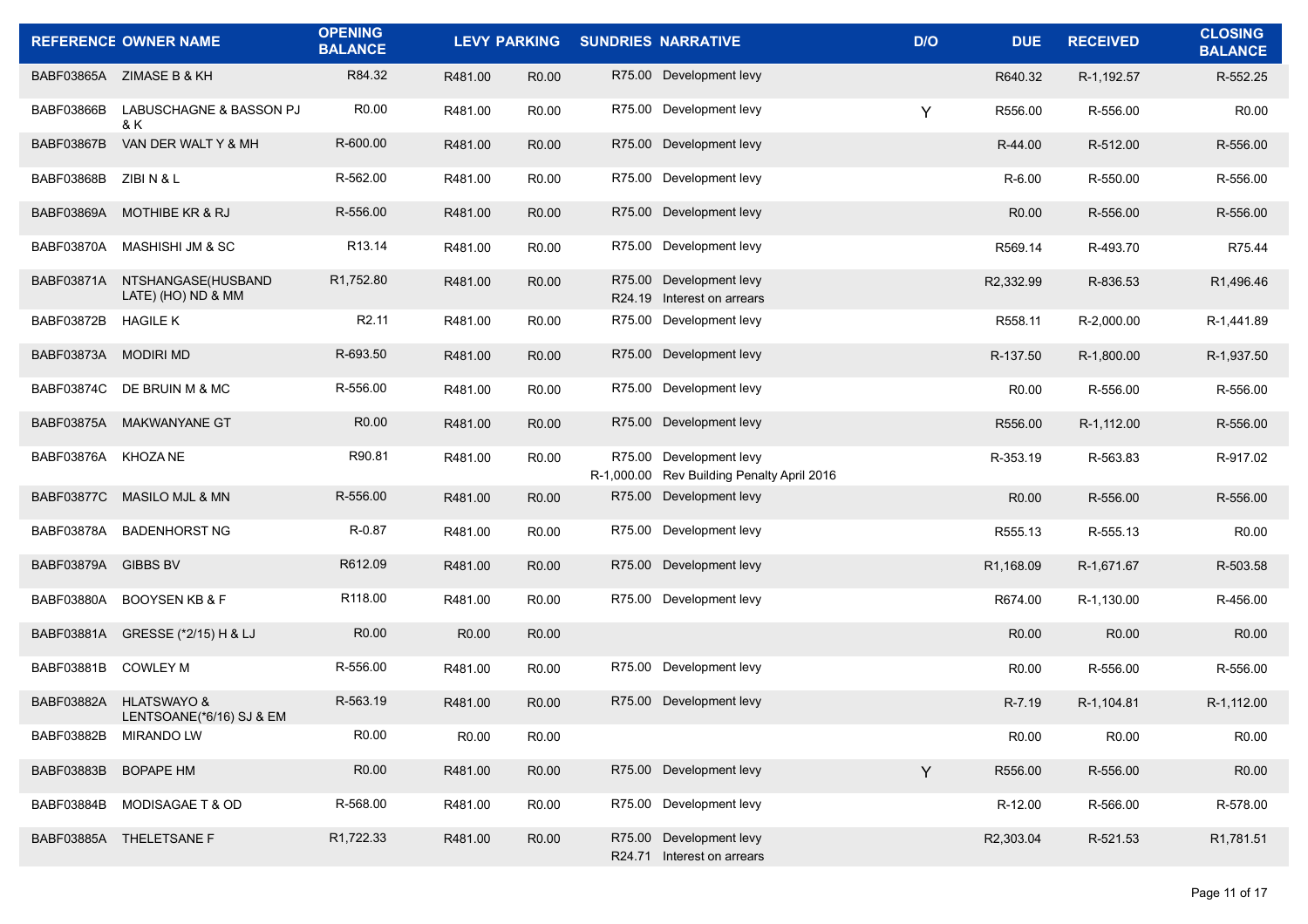|                        | <b>REFERENCE OWNER NAME</b>       | <b>OPENING</b><br><b>BALANCE</b> |                   |                   | LEVY PARKING SUNDRIES NARRATIVE                       | D/O | <b>DUE</b>        | <b>RECEIVED</b>   | <b>CLOSING</b><br><b>BALANCE</b> |
|------------------------|-----------------------------------|----------------------------------|-------------------|-------------------|-------------------------------------------------------|-----|-------------------|-------------------|----------------------------------|
|                        | BABF03886A SITHOLE J & BB         | R-556.00                         | R481.00           | R <sub>0.00</sub> | R75.00 Development levy                               |     | R <sub>0.00</sub> | R-556.00          | R-556.00                         |
|                        | BABF03887A VILJOEN BN & C         | R-3,192.00                       | R481.00           | R <sub>0.00</sub> | R75.00 Development levy                               |     | R-2,636.00        | R-800.00          | R-3,436.00                       |
| BABF03888A             | SCHOEMAN & GOOSEN GP &<br>N       | R-0.51                           | R481.00           | R <sub>0.00</sub> | R75.00 Development levy                               |     | R555.49           | R-556.00          | $R - 0.51$                       |
| BABF03889A             | <b>CILLIERS M</b>                 | R4.14                            | R481.00           | R <sub>0.00</sub> | R75.00 Development levy                               |     | R560.14           | R-1,116.14        | R-556.00                         |
|                        | BABF03890A NKOSIR & MM            | R <sub>0.00</sub>                | R481.00           | R <sub>0.00</sub> | R75.00 Development levy                               |     | R556.00           | R-556.00          | R <sub>0.00</sub>                |
| BABF03891A MUDAU TL    |                                   | R-34.94                          | R481.00           | R <sub>0.00</sub> | R75.00 Development levy                               |     | R521.06           | R-1,000.00        | R-478.94                         |
|                        | BABF03892A MATLALA ME             | R1,723.86                        | R481.00           | R <sub>0.00</sub> | R75.00 Development levy<br>R24.64 Interest on arrears |     | R2,304.50         | R-431.53          | R1,872.97                        |
|                        | BABF03893A LE ROUX & SMITH SL & D | R <sub>0.00</sub>                | R481.00           | R <sub>0.00</sub> | R75.00 Development levy                               |     | R556.00           | R-560.00          | R-4.00                           |
| BABF03894B             | <b>MAWIRE PT &amp; B</b>          | R0.00                            | R481.00           | R <sub>0.00</sub> | R75.00 Development levy                               |     | R556.00           | R-1,056.40        | R-500.40                         |
|                        | BABF03895A PAULSE GT & S          | R <sub>0.00</sub>                | R481.00           | R <sub>0.00</sub> | R75.00 Development levy                               |     | R556.00           | R-556.00          | R <sub>0.00</sub>                |
| <b>BABF03896C</b>      | MAPHOSA NSC                       | R-882.00                         | R481.00           | R <sub>0.00</sub> | R75.00 Development levy                               |     | R-326.00          | R-250.00          | R-576.00                         |
| BABF03897A             | VAN DER WESTHUIZEN EJ             | R-556.00                         | R481.00           | R <sub>0.00</sub> | R75.00 Development levy                               |     | R <sub>0.00</sub> | R-556.00          | R-556.00                         |
| BABF03898A             | MOTSEPE OMO & DB                  | R1,349.19                        | R481.00           | R <sub>0.00</sub> | R75.00 Development levy<br>R19.89 Interest on arrears |     | R1,925.08         | R-863.06          | R1,062.02                        |
| <b>BABF03899B</b>      | MOGGEE C & L                      | R-556.00                         | R481.00           | R <sub>0.00</sub> | R75.00 Development levy                               |     | R <sub>0.00</sub> | R-556.00          | R-556.00                         |
| BABF03900A             | WEBB CP & MS                      | R-556.00                         | R481.00           | R <sub>0.00</sub> | R75.00 Development levy                               |     | R <sub>0.00</sub> | R-556.00          | R-556.00                         |
| BABF03901A             | NTULI DT & NTG                    | R-72.00                          | R481.00           | R <sub>0.00</sub> | R75.00 Development levy                               |     | R484.00           | R-2,904.00        | R-2,420.00                       |
| BABF03902A             | <b>BARNWELL RL &amp; CA</b>       | R-556.00                         | R481.00           | R0.00             | R75.00 Development levy                               |     | R <sub>0.00</sub> | R-556.00          | R-556.00                         |
| BABF03903A GREENBELT   |                                   | R <sub>0.00</sub>                | R <sub>0.00</sub> | R <sub>0.00</sub> |                                                       |     | R <sub>0.00</sub> | R <sub>0.00</sub> | R <sub>0.00</sub>                |
| BABF03904A SKEAD K & I |                                   | R-556.00                         | R481.00           | R <sub>0.00</sub> | R75.00 Development levy                               |     | R <sub>0.00</sub> | R <sub>0.00</sub> | R0.00                            |
| <b>BABF03905A</b>      | MAGWAZA KK                        | R0.00                            | R481.00           | R0.00             | R75.00 Development levy                               |     | R556.00           | R-1,170.00        | R-614.00                         |
| BABF03906A             | <b>BADENHORST WJJ &amp; IJ</b>    | R0.00                            | R481.00           | R0.00             | R75.00 Development levy                               | Y   | R556.00           | R-556.00          | R0.00                            |
| <b>BABF03907C</b>      | DLAMINI & KHUMALO SZ & DP         | R-119.36                         | R481.00           | R0.00             | R75.00 Development levy                               |     | R436.64           | R-600.00          | R-163.36                         |
| BABF03908A REDDYS      |                                   | R-21.46                          | R481.00           | R0.00             | R75.00 Development levy                               |     | R534.54           | R-550.00          | R-15.46                          |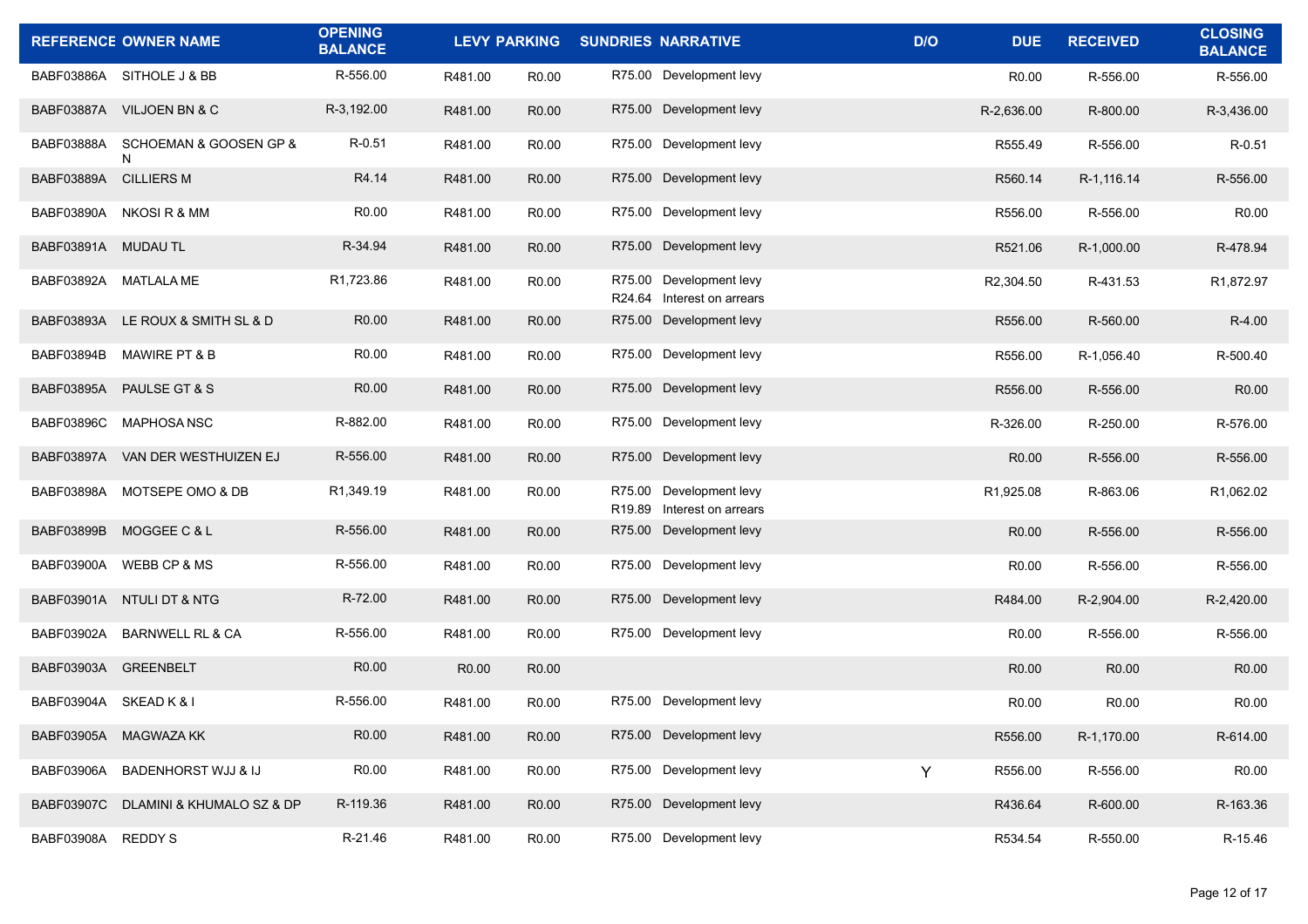|                       | <b>REFERENCE OWNER NAME</b>       | <b>OPENING</b><br><b>BALANCE</b> |         | <b>LEVY PARKING</b> | <b>SUNDRIES NARRATIVE</b>                                                                                    | D/O | <b>DUE</b>        | <b>RECEIVED</b> | <b>CLOSING</b><br><b>BALANCE</b> |
|-----------------------|-----------------------------------|----------------------------------|---------|---------------------|--------------------------------------------------------------------------------------------------------------|-----|-------------------|-----------------|----------------------------------|
|                       | BABF03909A MOLLER JL & W          | R-556.00                         | R481.00 | R <sub>0.00</sub>   | R75.00 Development levy                                                                                      |     | R <sub>0.00</sub> | R-556.00        | R-556.00                         |
| BABF03910A            | MAINE (H/O) MS                    | R4,700.43                        | R481.00 | R0.00               | R75.00 Development levy<br>R1,000.00 Building Penalties - Building not complet<br>R76.29 Interest on arrears |     | R6,332.72         | R-7,850.81      | R-1,518.09                       |
| <b>BABF03911A</b>     | RAPPARD JH & N                    | R-570.00                         | R481.00 | R <sub>0.00</sub>   | R75.00 Development levy                                                                                      |     | R-14.00           | R-540.00        | R-554.00                         |
| BABF03912A            | <b>KHECHANE PLO</b>               | R1,782.04                        | R481.00 | R <sub>0.00</sub>   | R75.00 Development levy<br>R29.74 Interest on arrears                                                        |     | R2,367.78         | R-422.06        | R1,945.72                        |
| BABF03913A LE ROUX JH |                                   | R0.00                            | R481.00 | R <sub>0.00</sub>   | R75.00 Development levy                                                                                      | Y   | R556.00           | R-556.00        | R <sub>0.00</sub>                |
| BABF03914B            | <b>ENOCH K</b>                    | R-556.00                         | R481.00 | R <sub>0.00</sub>   | R75.00 Development levy                                                                                      |     | R0.00             | R-556.00        | R-556.00                         |
|                       | BABF03915A SMITH & HECTOR JA & NC | R <sub>0.00</sub>                | R481.00 | R0.00               | R75.00 Development levy                                                                                      | Y   | R556.00           | R-556.00        | R <sub>0.00</sub>                |
| BABF03916A            | <b>GREENBELT</b>                  | R0.00                            | R0.00   | R0.00               |                                                                                                              |     | R0.00             | R0.00           | R <sub>0.00</sub>                |
|                       | BABF03917C STEFFEN MP & B         | R-600.00                         | R481.00 | R <sub>0.00</sub>   | R75.00 Development levy                                                                                      |     | R-44.00           | R-600.00        | R-644.00                         |
| BABF03918A            | <b>MPOLAISE TS &amp; PG</b>       | R-552.00                         | R481.00 | R <sub>0.00</sub>   | R75.00 Development levy                                                                                      |     | R4.00             | R0.00           | R4.00                            |
| <b>BABF03919B</b>     | <b>MTILA LL &amp; OL</b>          | R0.00                            | R481.00 | R <sub>0.00</sub>   | R75.00 Development levy                                                                                      |     | R556.00           | R-556.00        | R <sub>0.00</sub>                |
| BABF03920A            | VILJOEN GJ & RS                   | R <sub>0.00</sub>                | R481.00 | R <sub>0.00</sub>   | R75.00 Development levy                                                                                      | Y   | R556.00           | R-556.00        | R <sub>0.00</sub>                |
| BABF03921A            | MOLELE(HO) NM                     | R15,287.46                       | R481.00 | R <sub>0.00</sub>   | R75.00 Development levy<br>R500.00 Building Penalties<br>R223.81 Interest on arrears                         |     | R16,567.27        | R0.00           | R16,567.27                       |
| BABF03922C            | PERUMAL R & L                     | R-0.63                           | R481.00 | R0.00               | R75.00 Development levy                                                                                      |     | R555.37           | R-1,111.37      | R-556.00                         |
| BABF03923A TSHAWE G   |                                   | R-1,109.62                       | R481.00 | R <sub>0.00</sub>   | R75.00 Development levy                                                                                      |     | R-553.62          | R0.00           | R-553.62                         |
| BABF03924C VERSTER L  |                                   | R <sub>0.00</sub>                | R481.00 | R <sub>0.00</sub>   | R75.00 Development levy                                                                                      |     | R556.00           | R-1,112.00      | R-556.00                         |
| <b>BABF03925B</b>     | PETIT & LINO MR & DCC             | R-500.00                         | R481.00 | R <sub>0.00</sub>   | R75.00 Development levy                                                                                      | Y   | R56.00            | R-556.00        | R-500.00                         |
|                       | BABF03926A VRIES (ARR) C & M      | R18.00                           | R481.00 | R <sub>0.00</sub>   | R75.00 Development levy                                                                                      |     | R574.00           | R-600.00        | R-26.00                          |
|                       | BABF03927A SEPURU S & FR          | R0.00                            | R481.00 | R0.00               | R75.00 Development levy                                                                                      | Y   | R556.00           | R-556.00        | R0.00                            |
| BABF03928A SMITE & C  |                                   | R-668.00                         | R481.00 | R0.00               | R75.00 Development levy                                                                                      |     | R-112.00          | R-445.00        | R-557.00                         |
| <b>BABF03929C</b>     | MKHWEBANE NG                      | $R-2.00$                         | R481.00 | R <sub>0.00</sub>   | R75.00 Development levy                                                                                      |     | R554.00           | R-600.00        | R-46.00                          |
| BABF03930A            | EBRAHIM FH & S                    | R-560.00                         | R481.00 | R0.00               | R75.00 Development levy                                                                                      |     | R-4.00            | R-552.00        | R-556.00                         |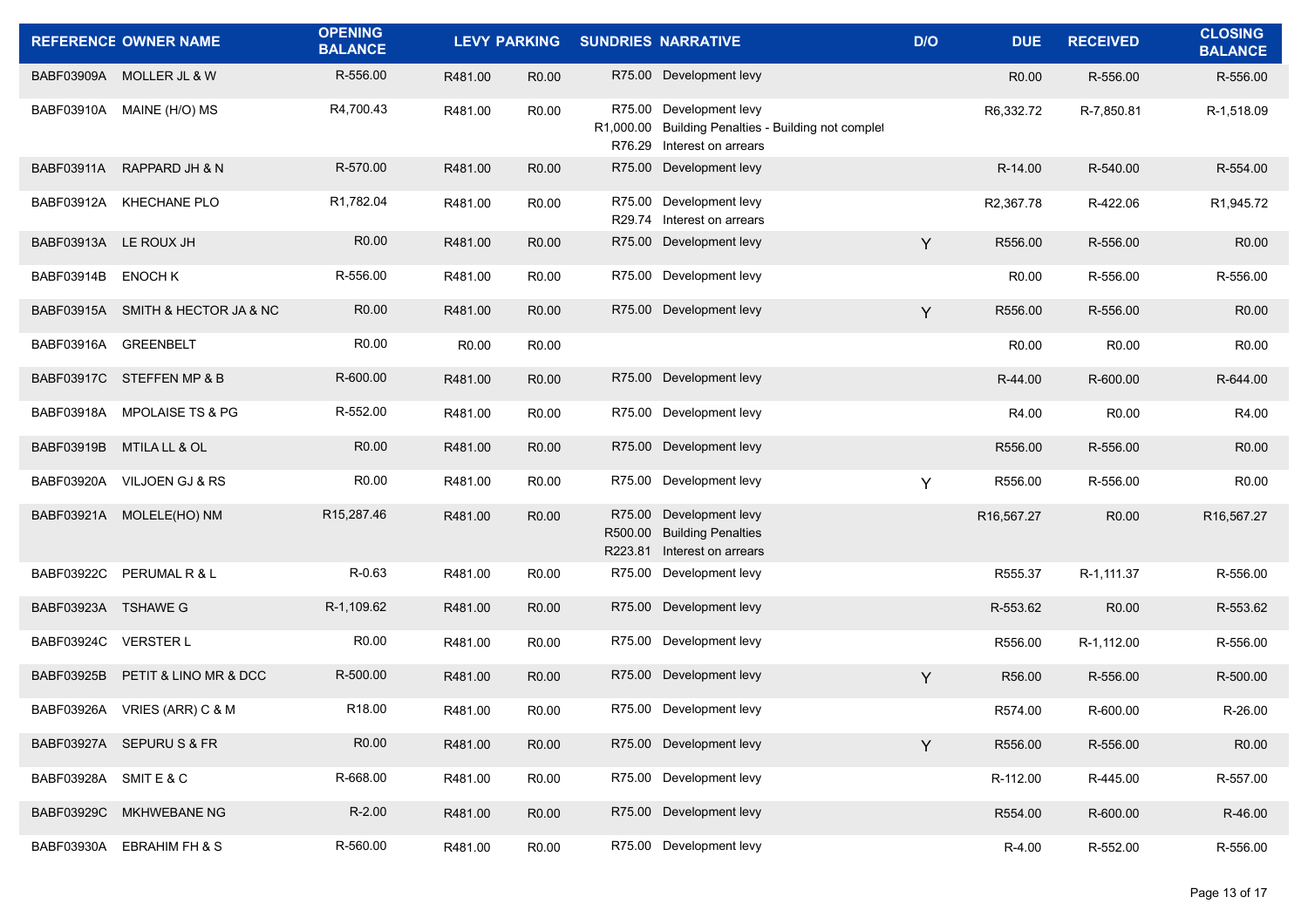|                   | <b>REFERENCE OWNER NAME</b>                    | <b>OPENING</b><br><b>BALANCE</b> |                   | <b>LEVY PARKING</b> | <b>SUNDRIES NARRATIVE</b>                                    | D/O | <b>DUE</b>        | <b>RECEIVED</b>   | <b>CLOSING</b><br><b>BALANCE</b> |
|-------------------|------------------------------------------------|----------------------------------|-------------------|---------------------|--------------------------------------------------------------|-----|-------------------|-------------------|----------------------------------|
|                   | BABF03931A MPETSHWAN                           | R3,784.69                        | R481.00           | R <sub>0.00</sub>   | R75.00 Development levy<br>R55.03 Interest on arrears        |     | R4,395.72         | R-4,463.33        | R-67.61                          |
| BABF03932B        | ACKERMANN JP & I                               | R <sub>0.00</sub>                | R481.00           | R <sub>0.00</sub>   | R75.00 Development levy                                      | Y   | R556.00           | R-556.00          | R <sub>0.00</sub>                |
| BABF03933B        | <b>JUGGAN SD</b>                               | R-881.10                         | R481.00           | R <sub>0.00</sub>   | R75.00 Development levy                                      |     | R-325.10          | R0.00             | R-325.10                         |
| BABF03934A        | <b>HOTANE OR</b>                               | R <sub>1.05</sub>                | R481.00           | R <sub>0.00</sub>   | R75.00 Development levy                                      |     | R557.05           | R-557.05          | R <sub>0.00</sub>                |
| BABF03935B        | CROUS JP & CA                                  | R <sub>0.00</sub>                | R481.00           | R <sub>0.00</sub>   | R75.00 Development levy                                      | Y   | R556.00           | R-556.00          | R <sub>0.00</sub>                |
| BABF03936A        | BEZUIDENHOUT JA & SE                           | R-668.00                         | R481.00           | R <sub>0.00</sub>   | R75.00 Development levy                                      |     | R-112.00          | R0.00             | R-112.00                         |
| BABF03937A        | ROUX & PIENAAR JM & A                          | R <sub>0.00</sub>                | R481.00           | R <sub>0.00</sub>   | R75.00 Development levy                                      | Y   | R556.00           | R-556.00          | R <sub>0.00</sub>                |
| BABF03938A        | ROBBERTSE JJ & CS                              | R-508.47                         | R481.00           | R <sub>0.00</sub>   | R75.00 Development levy                                      |     | R47.53            | R-603.53          | R-556.00                         |
| BABF03939B        | CHETTY K AND M L                               | R-562.00                         | R481.00           | R <sub>0.00</sub>   | R75.00 Development levy                                      |     | R-6.00            | R-550.00          | R-556.00                         |
| <b>BABF03940B</b> | VAN VREDEN LC                                  | R-556.00                         | R481.00           | R <sub>0.00</sub>   | R75.00 Development levy                                      |     | R <sub>0.00</sub> | R <sub>0.00</sub> | R <sub>0.00</sub>                |
| BABF03941B        | <b>ELPHICK GF</b>                              | R-668.00                         | R481.00           | R <sub>0.00</sub>   | R75.00 Development levy                                      |     | R-112.00          | R-668.00          | R-780.00                         |
| BABF03942B        | VAN JAARSVELD AS & R                           | R-1,242.60                       | R481.00           | R <sub>0.00</sub>   | R75.00 Development levy                                      |     | R-686.60          | R-500.00          | R-1,186.60                       |
|                   | BABF03943A SEVENSTER OF & D                    | R1,695.93                        | R481.00           | R <sub>0.00</sub>   | R75.00 Development levy<br>R23.59 Interest on arrears        |     | R2,275.52         | R-521.53          | R1,753.99                        |
| BABF03944B        | KOCH F                                         | R0.00                            | R481.00           | R <sub>0.00</sub>   | R75.00 Development levy                                      |     | R556.00           | R-623.88          | R-67.88                          |
| BABF03945A        | VAN DEN BERGH &<br>SPIES(*7/16) M & IS         | R-556.00                         | R481.00           | R <sub>0.00</sub>   | R75.00 Development levy                                      |     | R <sub>0.00</sub> | R0.00             | R <sub>0.00</sub>                |
| <b>BABF03946A</b> | <b>MOROASWI &amp; MOLABA JS &amp;</b><br>МG    | R-384.36                         | R481.00           | R <sub>0.00</sub>   | R75.00 Development levy                                      |     | R171.64           | R-742.32          | R-570.68                         |
| <b>BABF03947A</b> | ABRAHAM C & EP                                 | R-556.00                         | R481.00           | R <sub>0.00</sub>   | R75.00 Development levy                                      |     | R <sub>0.00</sub> | R-556.00          | R-556.00                         |
| BABF03948A        | MALAO & MATUBETUBE (*<br>10/13 S/N) GDI & TJ   | R <sub>0.00</sub>                | R <sub>0.00</sub> | R <sub>0.00</sub>   |                                                              |     | R <sub>0.00</sub> | R <sub>0.00</sub> | R <sub>0.00</sub>                |
| <b>BABF03948B</b> | VAN HEERDEN JM & R                             | R-699.91                         | R481.00           | R <sub>0.00</sub>   | R75.00 Development levy                                      |     | R-143.91          | R-460.00          | R-603.91                         |
| BABF03949B        | OSCHGER JP & AM                                | R1,715.83                        | R481.00           | R0.00               | R75.00 Development levy<br>R24.85 Interest on arrears        |     | R2,296.68         | R-485.53          | R1,811.15                        |
| <b>BABF03950B</b> | OEHL UF & N                                    | R0.00                            | R481.00           | R0.00               | R75.00 Development levy                                      | Y   | R556.00           | R-556.00          | R0.00                            |
| BABF03951A        | ERLANK & WAGENAAR (*5/16)<br><b>NR &amp; M</b> | R0.00                            | R481.00           | R0.00               | R75.00 Development levy<br>R-556.00 Rev levy Apr 2016        |     | R0.00             | R0.00             | R0.00                            |
| BABF03951B        | <b>CLAASENS &amp; CLAASENS WR</b><br>& JM      | R-1,112.00                       | R0.00             | R <sub>0.00</sub>   | R481.00 Levy April 2016<br>R75.00 Developers Levy April 2016 |     | R-556.00          | R0.00             | R-556.00                         |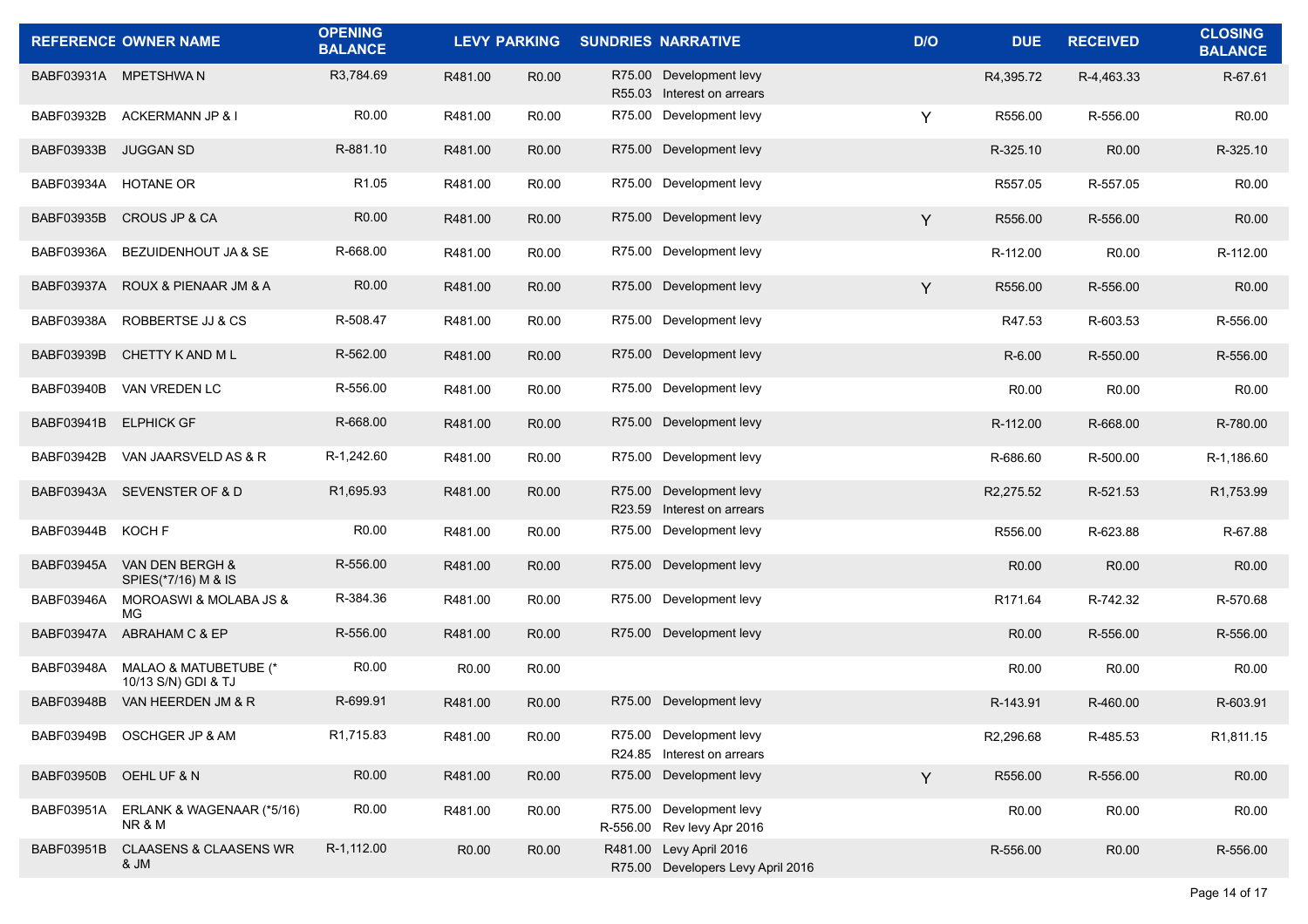|                   | <b>REFERENCE OWNER NAME</b>                 | <b>OPENING</b><br><b>BALANCE</b> |         | <b>LEVY PARKING</b> | <b>SUNDRIES NARRATIVE</b>                                                                         | D/O | <b>DUE</b>         | <b>RECEIVED</b>   | <b>CLOSING</b><br><b>BALANCE</b> |
|-------------------|---------------------------------------------|----------------------------------|---------|---------------------|---------------------------------------------------------------------------------------------------|-----|--------------------|-------------------|----------------------------------|
| BABF03952A        | NKGADIMA & MATHIBA ME &<br><b>BP</b>        | R-256.53                         | R481.00 | R <sub>0.00</sub>   | R75.00 Development levy                                                                           |     | R299.47            | R-825.53          | R-526.06                         |
| BABF03953A        | MHLONGO TP                                  | R <sub>0.00</sub>                | R481.00 | R <sub>0.00</sub>   | R75.00 Development levy                                                                           | Y   | R556.00            | R-556.00          | R0.00                            |
| BABF03954A        | <b>BOUWER S</b>                             | R-556.00                         | R481.00 | R <sub>0.00</sub>   | R75.00 Development levy                                                                           |     | R <sub>0.00</sub>  | R0.00             | R <sub>0.00</sub>                |
| <b>BABF03955B</b> | MOLOKOMME(*6/16) T.A.D                      | R-2,637.54                       | R481.00 | R <sub>0.00</sub>   | R75.00 Development levy<br>R500.00 Building Penalties                                             |     | R-1,581.54         | R-530.46          | R-2,112.00                       |
| <b>BABF03956B</b> | FOURIE & PRETORIUS N & AL                   | R <sub>0.00</sub>                | R481.00 | R <sub>0.00</sub>   | R75.00 Development levy                                                                           | Y   | R556.00            | R-556.00          | R <sub>0.00</sub>                |
| <b>BABF03957A</b> | <b>MABASO V &amp; TP</b>                    | R-0.93                           | R481.00 | R <sub>0.00</sub>   | R75.00 Development levy                                                                           |     | R555.07            | R-650.00          | R-94.93                          |
| BABF03958A        | FOURIE (*5/16) M & A                        | R-1,112.00                       | R481.00 | R <sub>0.00</sub>   | R75.00 Development levy                                                                           |     | R-556.00           | R0.00             | R-556.00                         |
| BABF03959A        | <b>TURLEY SI</b>                            | R-2,282.00                       | R481.00 | R <sub>0.00</sub>   | R75.00 Development levy                                                                           |     | R-1,726.00         | R <sub>0.00</sub> | R-1,726.00                       |
| BABF03960A        | MONGOLGA T                                  | R-3.37                           | R481.00 | R0.00               | R75.00 Development levy                                                                           |     | R552.63            | R-560.00          | R-7.37                           |
| BABF03961A        | RAMPEDI IT & TM                             | R-556.00                         | R481.00 | R <sub>0.00</sub>   | R75.00 Development levy                                                                           |     | R <sub>0.00</sub>  | R-556.00          | R-556.00                         |
| BABF03962A        | PILLAY W                                    | R-562.00                         | R481.00 | R <sub>0.00</sub>   | R75.00 Development levy                                                                           |     | $R-6.00$           | R-550.00          | R-556.00                         |
| BABF03963B        | LEHABE & QWABE M & Q                        | R-566.00                         | R481.00 | R <sub>0.00</sub>   | R75.00 Development levy                                                                           |     | R-10.00            | R-566.00          | R-576.00                         |
| BABF03964B        | MEYER RA & D                                | R-556.00                         | R481.00 | R <sub>0.00</sub>   | R75.00 Development levy                                                                           |     | R <sub>0.00</sub>  | R <sub>0.00</sub> | R <sub>0.00</sub>                |
| BABF03965A        | <b>BALOYI GP &amp; MM</b>                   | R-1,035.21                       | R481.00 | R <sub>0.00</sub>   | R75.00 Development levy<br>R500.00 Building Penalties                                             |     | R <sub>20.79</sub> | R-1,100.00        | R-1,079.21                       |
| BABF03966A        | NKULU (ARR) MK                              | R3,260.23                        | R481.00 | R <sub>0.00</sub>   | R75.00 Development levy<br>R49.74 Interest on arrears                                             |     | R3,865.97          | R0.00             | R3,865.97                        |
| <b>BABF03967B</b> | <b>MATOTOKA B.K</b>                         | R0.00                            | R481.00 | R <sub>0.00</sub>   | R75.00 Development levy                                                                           | Y   | R556.00            | R-556.00          | R <sub>0.00</sub>                |
| BABF03968A        | VAN DER WESTHUIZEN(ARR)<br><b>RR</b>        | R168.00                          | R481.00 | R <sub>0.00</sub>   | R75.00 Development levy<br>R300.00 Special Levy<br>R-15.80 Reverse debt collection commission fee |     | R1,008.20          | R-688.20          | R320.00                          |
| <b>BABF03969A</b> | ODIMBOLEKO & NZOBO<br>WUNGOBA E & B         | R-614.71                         | R481.00 | R <sub>0.00</sub>   | R75.00 Development levy                                                                           |     | R-58.71            | R-600.00          | R-658.71                         |
| BABF03970A        | <b>GRESSE &amp; BEZUIDENHOUT JH</b><br>& LF | R-556.00                         | R481.00 | R0.00               | R75.00 Development levy                                                                           |     | R <sub>0.00</sub>  | R-556.00          | R-556.00                         |
| BABF03971B        | <b>MASTROENI ESS</b>                        | R0.00                            | R481.00 | R0.00               | R75.00 Development levy                                                                           | Y   | R556.00            | R-556.00          | R0.00                            |
| BABF03972B        | STRYDOM JP                                  | R <sub>0.00</sub>                | R481.00 | R <sub>0.00</sub>   | R75.00 Development levy                                                                           | Y   | R556.00            | R-556.00          | R0.00                            |
|                   | BABF03973A STEYN CC & C                     | R-556.00                         | R481.00 | R0.00               | R75.00 Development levy                                                                           |     | R0.00              | R0.00             | R <sub>0.00</sub>                |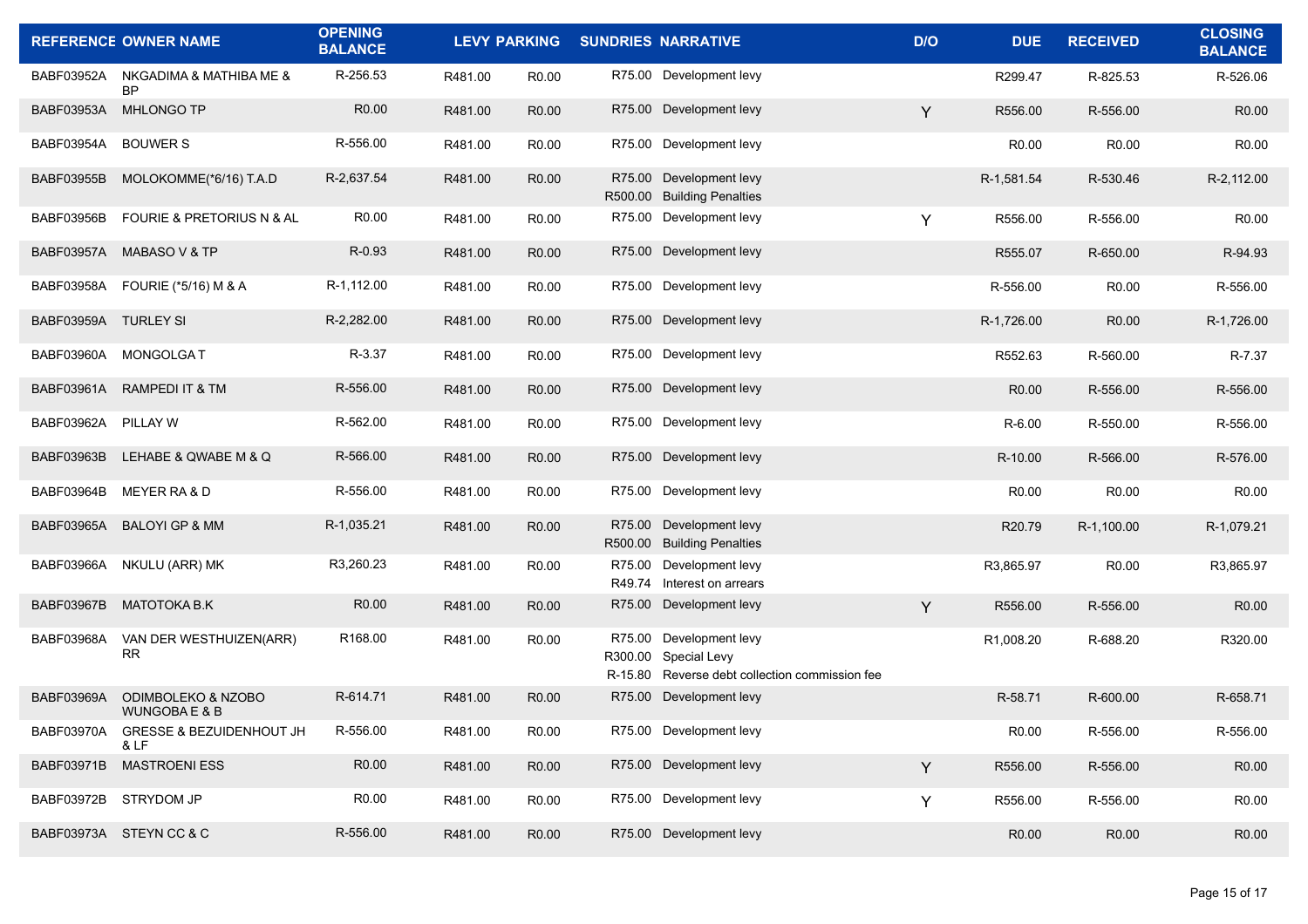|                      | <b>REFERENCE OWNER NAME</b>     | <b>OPENING</b><br><b>BALANCE</b> |         |                   | LEVY PARKING SUNDRIES NARRATIVE                       | D/O<br><b>DUE</b> | <b>RECEIVED</b>   | <b>CLOSING</b><br><b>BALANCE</b> |
|----------------------|---------------------------------|----------------------------------|---------|-------------------|-------------------------------------------------------|-------------------|-------------------|----------------------------------|
|                      | BABF03974A VAN WYK MA & A       | R-556.00                         | R481.00 | R <sub>0.00</sub> | R75.00 Development levy                               | R <sub>0.00</sub> | R0.00             | R <sub>0.00</sub>                |
| BABF03975A MAPEKA MA |                                 | R1,469.64                        | R481.00 | R <sub>0.00</sub> | R75.00 Development levy<br>R34.94 Interest on arrears | R2,060.58         | R-2,135.88        | R-75.30                          |
| BABF03976B           | <b>GROBBELAAR WJ</b>            | R-1,697.00                       | R481.00 | R <sub>0.00</sub> | R75.00 Development levy                               | R-1,141.00        | R-610.00          | R-1,751.00                       |
| <b>BABF03977B</b>    | MALULEKE & SIMANGO TT &<br>HL.  | R-634.64                         | R481.00 | R <sub>0.00</sub> | R75.00 Development levy                               | R-78.64           | R-600.00          | R-678.64                         |
| BABF03978A           | MBATYAZA-NOZIGWABA CN           | R-190.12                         | R481.00 | R <sub>0.00</sub> | R75.00 Development levy                               | R365.88           | R-342.89          | R22.99                           |
|                      | BABF03979A MASEGELA (ARR) MMG   | R1,200.69                        | R481.00 | R <sub>0.00</sub> | R75.00 Development levy<br>R12.42 Interest on arrears | R1,769.11         | R-1,071.17        | R697.94                          |
| BABF03980A           | MASEGELA MG                     | R1,180.98                        | R481.00 | R <sub>0.00</sub> | R75.00 Development levy<br>R12.39 Interest on arrears | R1,749.37         | R-1,038.36        | R711.01                          |
|                      | BABF03981A MASEGELA MG          | R1,200.69                        | R481.00 | R0.00             | R75.00 Development levy<br>R12.54 Interest on arrears | R1,769.23         | R-1,055.99        | R713.24                          |
| BABF03982B           | <b>WAGENER NCJ &amp; A</b>      | R-556.00                         | R481.00 | R <sub>0.00</sub> | R75.00 Development levy                               | R <sub>0.00</sub> | R-500.00          | R-500.00                         |
| BABF03983A           | NEL & BEZUIDENHOUT C & M        | R-556.62                         | R481.00 | R <sub>0.00</sub> | R75.00 Development levy                               | R-0.62            | R <sub>0.00</sub> | R-0.62                           |
| BABF03984A           | MABHENA (*5/16) SR              | R-1,112.00                       | R481.00 | R <sub>0.00</sub> | R75.00 Development levy                               | R-556.00          | R <sub>0.00</sub> | R-556.00                         |
| <b>BABF03984B</b>    | NTUMTUM & NTUMTUM M & N         | R <sub>0.00</sub>                | R0.00   | R0.00             |                                                       | R <sub>0.00</sub> | R0.00             | R0.00                            |
| <b>BABF03985B</b>    | MUNDA & LANGE JL & EV           | R-556.00                         | R481.00 | R <sub>0.00</sub> | R75.00 Development levy                               | R <sub>0.00</sub> | R-556.00          | R-556.00                         |
| BABF03986A           | <b>LUPEMBE SJ &amp; TF</b>      | R <sub>0.00</sub>                | R481.00 | R <sub>0.00</sub> | R75.00 Development levy                               | R556.00           | R-1,112.00        | R-556.00                         |
|                      | BABF03987A MASHISHI AS & SE     | R1,646.55                        | R481.00 | R <sub>0.00</sub> | R75.00 Development levy<br>R14.59 Interest on arrears | R2,217.14         | R-2,194.94        | R22.20                           |
|                      | BABF03988A ACKERMAN M           | R-556.00                         | R481.00 | R <sub>0.00</sub> | R75.00 Development levy                               | R <sub>0.00</sub> | R-556.00          | R-556.00                         |
|                      | BABF03989A MAFOKO (ARR) EB & NH | R3,270.20                        | R481.00 | R <sub>0.00</sub> | R75.00 Development levy<br>R42.15 Interest on arrears | R3,868.35         | R0.00             | R3,868.35                        |
| BABF03990A           | KGOMO & MOROANE (SN) BS<br>& UM | R-2,316.76                       | R481.00 | R <sub>0.00</sub> | R75.00 Development levy                               | R-1,760.76        | R <sub>0.00</sub> | R-1.760.76                       |
|                      | BABF03991A FOURIE DJ & R        | R0.00                            | R481.00 | R0.00             | R75.00 Development levy                               | R556.00           | R-556.00          | R0.00                            |
| BABF03992A           | KUTUMELA OP & BC                | R <sub>15.66</sub>               | R481.00 | R0.00             | R75.00 Development levy                               | R571.66           | R-722.31          | R-150.65                         |
| BABF03993A           | TSHIKALANGE NM & H              | R-99.99                          | R481.00 | R0.00             | R75.00 Development levy<br>R500.00 Building Penalties | R956.01           | R0.00             | R956.01                          |
| BABF03994B           | MCLEOD GS                       | R0.00                            | R481.00 | R0.00             | R75.00 Development levy                               | R556.00           | R-1,112.00        | R-556.00                         |